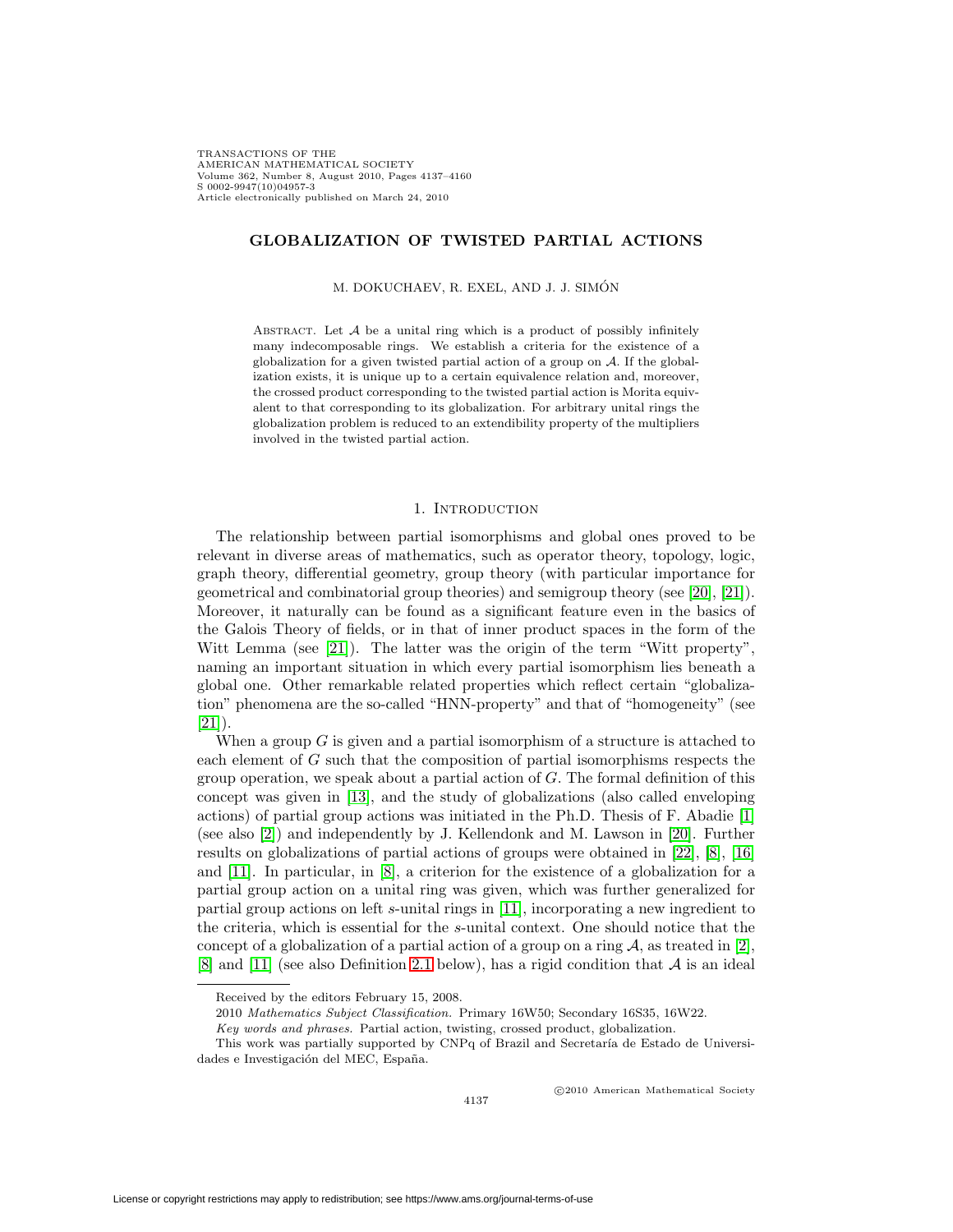in the ring under the global action. This is imposed in the definition because of the way the restriction works: any global group action on a ring canonically restricts to a partial action on a two-sided ideal. However, it may happen that a given partial action restricts to a subring which is not an ideal, and dropping the considered restriction from the definition one comes to the so-called weak globalizations, on which interesting results have been obtained in [\[16\]](#page-23-4).

Twisted partial actions of locally compact groups on C∗-algebras were intro-duced in [\[12\]](#page-23-6), serving the general construction of  $C^*$ -crossed products. The power of the notion allows one to prove (see  $[12,$  Theorem 7.3) that any second countable C∗-algebraic bundle with stable unit fiber can be obtained as a result of the construction. Its generality permits us to characterize important classes of  $C^*$ algebras as  $C^*$ -crossed products (see [\[15\]](#page-23-7)). Twisted partial actions of groups on abstract rings and corresponding crossed products were introduced in [\[9\]](#page-23-8), in which an algebraic analog of the above-mentioned stabilization theorem was also proved. As a recent application of the construction, it was proved in [\[14\]](#page-23-9) that given a field F with char $F = 0$  and a subnormal subgroup  $H \triangleleft N \triangleleft G$ , there is a twisted partial action of the factor group  $G/N$  on the group algebra  $F[N/H]$  such that the Hecke algebra  $\mathcal{H}(G, H)$  is isomorphic to the partial crossed product  $F[N/H] * G/N$ . Separability, semisimplicity and Frobenius properties of crossed products by twisted partial actions were investigated in [\[4\]](#page-22-3).

The globalization problem for partial actions on rings is essential for the further study of general crossed products and related topics, in particular, the abovementioned result from [\[8\]](#page-22-2) turned out to be useful in the Galois Theory of partial actions [\[10\]](#page-23-10), in M. Ferrero's result [\[16\]](#page-23-4), and in the series of recent preprints by D. Bagio, W. Cortes, M. Ferrero, J. Lazzarin, H. Marubayashi and A. Paques [\[3\]](#page-22-4), [\[5\]](#page-22-5), [\[6\]](#page-22-6), [\[7\]](#page-22-7), [\[17\]](#page-23-11). Thus a solution for the globalization problem for the twisted context seems to be rather desirable, which is our present purpose.

Our paper is organized as follows. After giving some preliminaries in Section [2,](#page-1-0) we point out in Section [3](#page-3-0) a Morita equivalence result with respect to the partial and global crossed products, which is an immediate consequence of the arguments given in [\[8\]](#page-22-2) and [\[11\]](#page-23-5). In Section [4,](#page-4-0) we reduce the question of the existence of a globalization of a twisted partial action of a group on a unital ring to an extendability property of the multipliers involved. Next we pass to consider twisted partial actions on rings  $A$ which are (finite or infinite) products of indecomposable unital rings, first giving in Section [5](#page-7-0) some preliminary facts on transitive twisted partial actions. In Section [6](#page-9-0) we construct a more manageable twisted partial action, equivalent to the given one. The idea is borrowed from the corestriction map in Homological Algebra, which turns out to be adaptable to the non-commutative partial framework. In Section [7](#page-12-0) we establish our main existence result, whereas in Section [8](#page-15-0) we prove that two globalizations of a given twisted partial action of a group on  $A$  are equivalent in some natural sense from the homological point of view, provided that the rings under the global actions are unital.

## 2. Some preliminaries

<span id="page-1-0"></span>We remind the reader that the multiplier ring of  $\mathcal{M}(\mathcal{A})$  of an associative nonnecessarily unital ring  $A$  is the set

$$
\mathcal{M}(\mathcal{A}) = \{(R, L) \in \text{End}(\mathcal{A}\mathcal{A}) \times \text{End}(\mathcal{A}\mathcal{A}) : (aR)b = a(Lb) \text{ for all } a, b \in \mathcal{A}\}
$$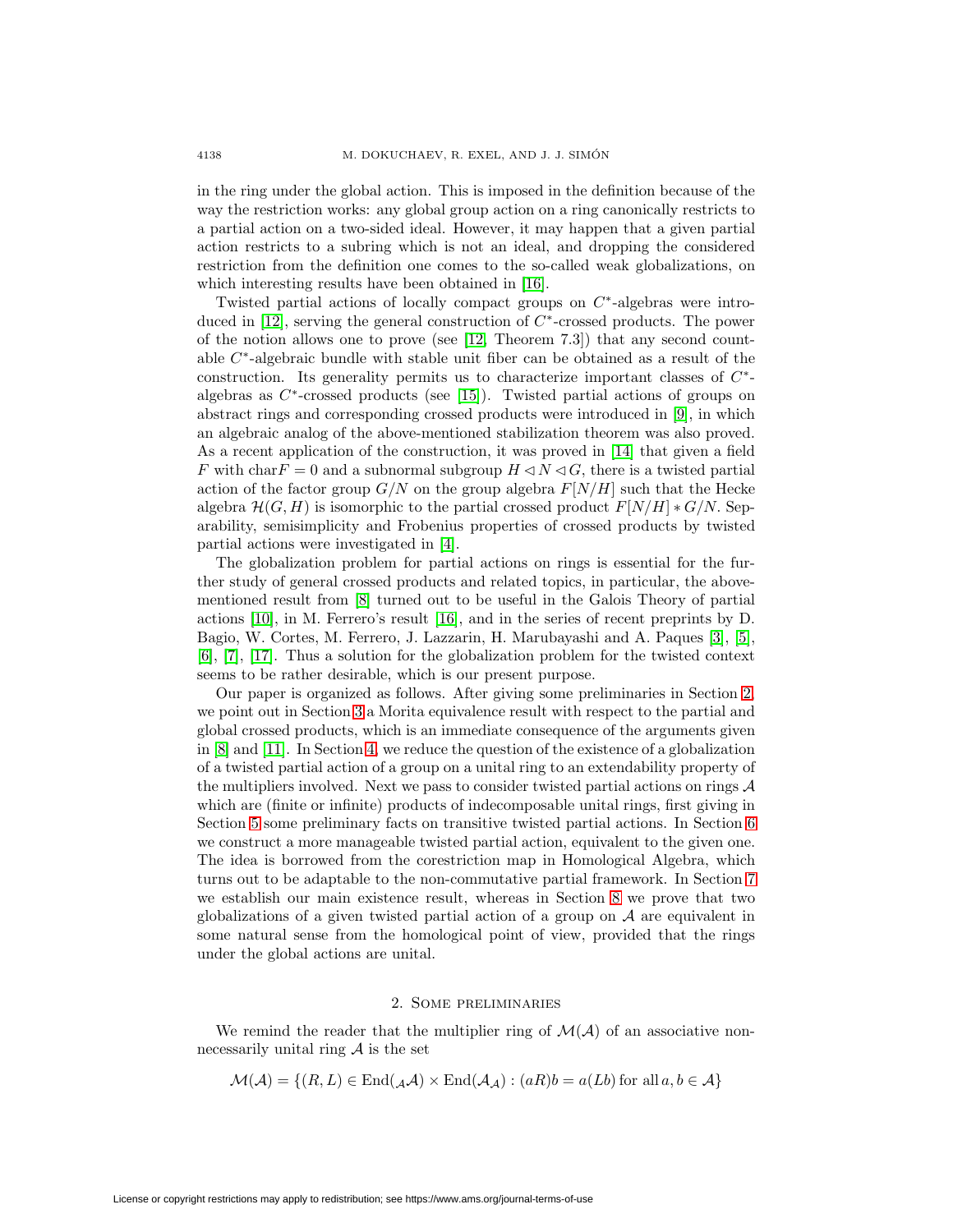with component-wise addition and multiplication (see [\[8\]](#page-22-2) or [\[18,](#page-23-12) 3.12.2] for more details). Here we use the right hand side notation for homomorphisms of left Amodules, whereas for homomorphisms of right modules the usual notation is used. Thus given  $R :_{\mathcal{A}} \mathcal{A} \to_{\mathcal{A}} \mathcal{A}, L : \mathcal{A}_{\mathcal{A}} \to \mathcal{A}_{\mathcal{A}}$  and  $a \in \mathcal{A}$  we write  $a \mapsto aR$  and  $a \mapsto La$ . For a multiplier  $w = (R, L) \in \mathcal{M}(\mathcal{A})$  and an element  $a \in \mathcal{A}$  we set  $aw = aR$  and  $wa = La$ , so that one always has  $(aw)b = a(wb)$   $(a, b \in A)$ . Given a ring isomorphism  $\phi : A \to A'$ , the map  $\mathcal{M}(A) \ni w \mapsto \phi w \phi^{-1} \in \mathcal{M}(A')$  where  $\phi w \phi^{-1} = (\phi^{-1} R \phi, \phi L \phi^{-1}), w = (R, L)$ , is an isomorphism of rings.

<span id="page-2-0"></span>**Definition 2.1.** A twisted partial action of a group  $G$  on  $A$  is a triple

 $\alpha = (\{\mathcal{D}_g\}_{g \in G}, \{\alpha_g\}_{g \in G}, \{w_{g,h}\}_{(g,h) \in G \times G}),$ 

where for each  $g \in G$ ,  $\mathcal{D}_g$  is a two-sided ideal in A,  $\alpha_g$  is an isomorphism of rings  $\mathcal{D}_{g^{-1}} \to \mathcal{D}_g$ , and for each  $(g, h) \in G \times G$ ,  $w_{g,h}$  is an invertible element from  $\mathcal{M}(\mathcal{D}_g \cdot \mathcal{D}_{gh})$ , satisfying the following postulates, for all g, h and t in G:

(i)  $\mathcal{D}_g^2 = \mathcal{D}_g, \ \mathcal{D}_g \cdot \mathcal{D}_h = \mathcal{D}_h \cdot \mathcal{D}_g;$ (ii)  $\mathcal{D}_1 = \mathcal{A}$  and  $\alpha_1$  is the identity map of  $\mathcal{A}$ ; (iii)  $\alpha_g(\mathcal{D}_{g^{-1}} \cdot \mathcal{D}_h) = \mathcal{D}_g \cdot \mathcal{D}_{gh};$ (iv)  $\alpha_g \circ \alpha_h(a) = w_{g,h} \alpha_{gh}(a) w_{g,h}^{-1}, \ \forall a \in \mathcal{D}_{h^{-1}} \cdot \mathcal{D}_{h^{-1}g^{-1}};$ (v)  $w_{1,g} = w_{g,1} = 1;$ (vi)  $\alpha_g(aw_{h,t})w_{g,ht} = \alpha_g(a)w_{g,h}w_{gh,t}, \ \forall a \in \mathcal{D}_{q^{-1}} \cdot \mathcal{D}_h \cdot \mathcal{D}_{ht}.$ 

As is mentioned in [\[9\]](#page-23-8), it follows from (i) that a finite product of ideals  $\mathcal{D}_q \cdot \mathcal{D}_h \cdot \ldots$ is idempotent, and

$$
\alpha_g(\mathcal{D}_{g^{-1}}\cdot \mathcal{D}_h\cdot \mathcal{D}_f)=\mathcal{D}_g\cdot \mathcal{D}_{gh}\cdot \mathcal{D}_{gf}
$$

for all  $q, h, f \in G$ , by (iii). Thus all multipliers in (vi) are applicable.

We say that  $\alpha$  is global if  $\mathcal{D}_g = \mathcal{A}$  for all  $g \in G$ . Observe that given a twisted global action

$$
\beta = (\mathcal{B}, \{\beta_x\}_{x \in G}, \{u_{x,y}\}_{(x,y) \in G \times G})
$$

of a group G on a (non-necessarily unital) ring B, one may restrict  $\beta$  to a two-sided ideal A of B such that A has  $1_A$  as follows. Setting  $\mathcal{D}_x = \mathcal{A} \cap \beta_x(\mathcal{A}) = \mathcal{A} \cdot \beta_x(\mathcal{A}),$ we see that each  $\mathcal{D}_x$  has 1 which is  $1_{\mathcal{A}}\beta_x(1_{\mathcal{A}})$ . Then putting  $\alpha_x = \beta_x |_{\mathcal{D}_{x-1}}$ , the items (i), (ii), (iii) of Definition [2.1](#page-2-0) are satisfied. Furthermore, defining  $w_{x,y}$  =  $u_{x,y}1_A\beta_x(1_A)\beta_{xy}(1_A)$  we have that (iv), (v) and (vi) are also satisfied, so we indeed have obtained a twisted partial action on A.

<span id="page-2-1"></span>**Definition 2.2.** A twisted global action

$$
\beta = (\mathcal{B}, \{\beta_g\}_{g \in G}, \{u_{g,h}\}_{(g,h) \in G \times G})
$$

of a group G on an associative (non-necessarily unital) ring  $\beta$  is said to be a globalization (or an enveloping action) for the partial action  $\alpha$  of G on A if there exists a monomorphism  $\varphi : \mathcal{A} \to \mathcal{B}$  such that:

(i)  $\varphi(\mathcal{A})$  is an ideal in  $\mathcal{B}$ , (*ii*)  $\mathcal{B} = \sum_{g \in G} \beta_g(\varphi(\mathcal{A})),$ (iii)  $\varphi(\mathcal{D}_g) = \varphi(\mathcal{A}) \cap \beta_g(\varphi(\mathcal{A}))$  for any  $g \in G$ ,  $(iv) \varphi \circ \alpha_g = \beta_g \circ \varphi$  on  $\mathcal{D}_{g^{-1}}$  for any  $g \in G$ ,  $(v) \varphi(aw_{g,h}) = \varphi(a)u_{g,h}, \varphi(w_{g,h}a) = u_{g,h}\varphi(a)$  for any  $g, h \in G$  and  $a \in \mathcal{D}_g\mathcal{D}_{gh}.$ 

If this is the case, we shall say that  $\alpha$  is globalizable.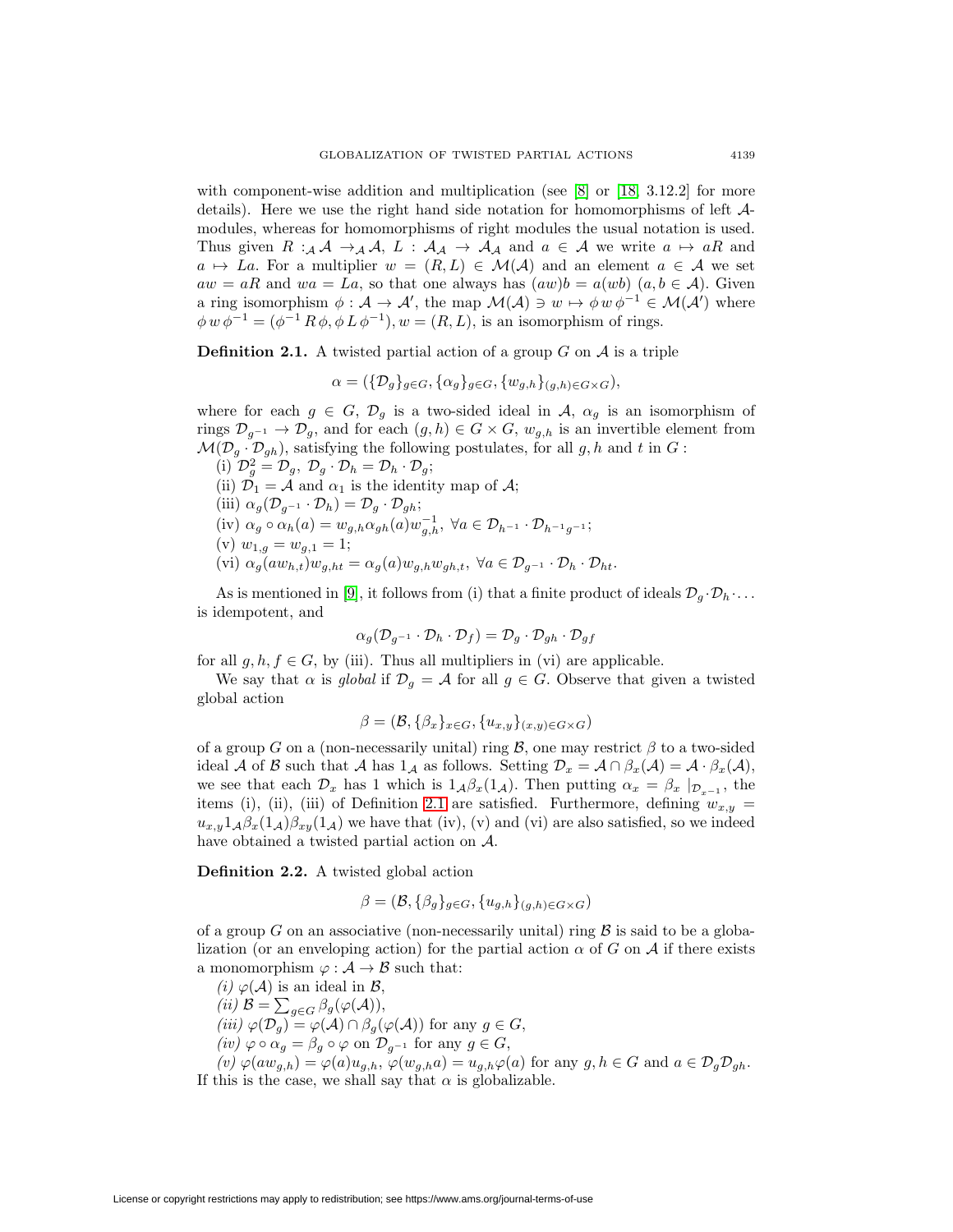Our rings will always be associative, non-necessarily with unity in general. Given a unital ring A, we shall denote by  $\mathcal{U}(\mathcal{A})$  the group of invertible elements of  $\mathcal{A}$ , whereas  $1_A$  will stand for the unity of A. If  $\beta$  is a globalization for  $\alpha$ , then  $\beta$  may have no unity even when A is a ring with  $1_A$ ; if, however, B has  $1_B$ , then we say that β is a unital globalization and  $\alpha$  is unitally globalizable. The multipliers  $w_{x,y}$ of a twisted partial action will also be denoted by  $w[x, y]$ .

## 3. Morita equivalence

<span id="page-3-0"></span>It was proved in [\[8\]](#page-22-2) that if  $\alpha$  is a (non-twisted) partial action of a group G on a unital ring A and  $\beta$  is a globalization of  $\alpha$  with G acting (globally) on B such that B has  $1_B$ , then the partial skew group ring  $A *_{\alpha} G$  is Morita equivalent to the (global) skew group ring  $\mathcal{B} *_{\beta} G$ . The proof is easily adaptable for the left s-unital case, as was shown in [\[11\]](#page-23-5). We recall that a ring  $A$  is called left s-unital if for any  $a \in \mathcal{A}$  there exists an element  $e \in \mathcal{A}$  such that  $ea = a$ . Equivalently, for any finitely many  $a_1, \ldots, a_k \in \mathcal{A}$  there exists an element  $e \in \mathcal{A}$  with  $ea_i = a_i, i = 1, \ldots, k$  (see [\[11,](#page-23-5) Lemma 2.4]). Any left s-unital ring is obviously idempotent, and for them the Morita theory of idempotent rings developed in [\[19\]](#page-23-13) is applicable. We also recall that given a twisted partial action  $\alpha$  of G on A, the crossed product  $\mathcal{A} *_{\alpha} G$  is the direct sum:

$$
\bigoplus_{g\in G} \mathcal{D}_g \delta_g,
$$

in which the  $\delta_q$ 's are symbols, and the multiplication is defined by the rule:

$$
(a_g \delta_g) \cdot (b_h \delta_h) = \alpha_g (\alpha_g^{-1}(a_g) b_h) w_{g,h} \delta_{gh}.
$$

Here  $w_{g,h}$  acts as a right multiplier on  $\alpha_g(\alpha_g^{-1}(a_g)b_h) \in \alpha_g(\mathcal{D}_{g^{-1}} \cdot \mathcal{D}_h) = \mathcal{D}_g \cdot \mathcal{D}_{gh}$ . The associativity of this construction was established in [\[9\]](#page-23-8).

We point out the next:

**Theorem 3.1.** Let  $\alpha$  be a globalizable twisted partial action of G on a left s-unital ring A and let  $\beta$  be a globalization of  $\alpha$  with G acting globally on B. Then the crossed products  $A*_\alpha G$  and  $B*_\beta G$  are Morita equivalent.

Proof. We observe that the Morita context and the arguments given in [\[8\]](#page-22-2) with the adaptation for the s-unital case in [\[11\]](#page-23-5) work nicely, and we give only a sketch of the proof.

Since A is left s-unital, so too is  $\mathcal{B}$ , as a sum of left s-unital ideals (see [\[11,](#page-23-5) Remark 2.5]). By [\[11,](#page-23-5) Theorem 3.1] each  $\mathcal{D}_q$  is left s-unital and consequently,  $\mathcal{R} = \mathcal{A} *_{\alpha} G$  and  $\mathcal{R}' = \mathcal{B} *_{\beta} G$  are also left s-unital. We view  $\mathcal{R}$  as a subring of  $\mathcal{R}'$ . Consider  $M, N \subseteq \mathcal{B} *_{\beta} G$  given by

$$
M = \left\{ \sum_{g \in G} c_g u_g : c_g \in \mathcal{A} \right\} \text{ and } N = \left\{ \sum_{g \in G} c_g u_g : c_g \in \beta_g(\mathcal{A}) \right\}.
$$

The proofs of Propositions 5.1 and 5.2 of [\[8\]](#page-22-2) do not use the fact that the ring has 1 and work without essential changes in the twisted context. According to these propositions M is an  $\mathcal{R}\text{-}\mathcal{R}'$  - bimodule and N is an  $\mathcal{R}'\text{-}\mathcal{R}$  - bimodule. While checking this, one should keep in mind that all ideals  $\beta_x(\mathcal{A})$  ( $x \in G$ ) are idempotent, and therefore,  $u[y, z] \beta_x(\mathcal{A}) = \beta_x(\mathcal{A}) u[y, z] = \beta_x(\mathcal{A})$  for any  $x, y, z \in G$ , as invertible multipliers preserve idempotent ideals.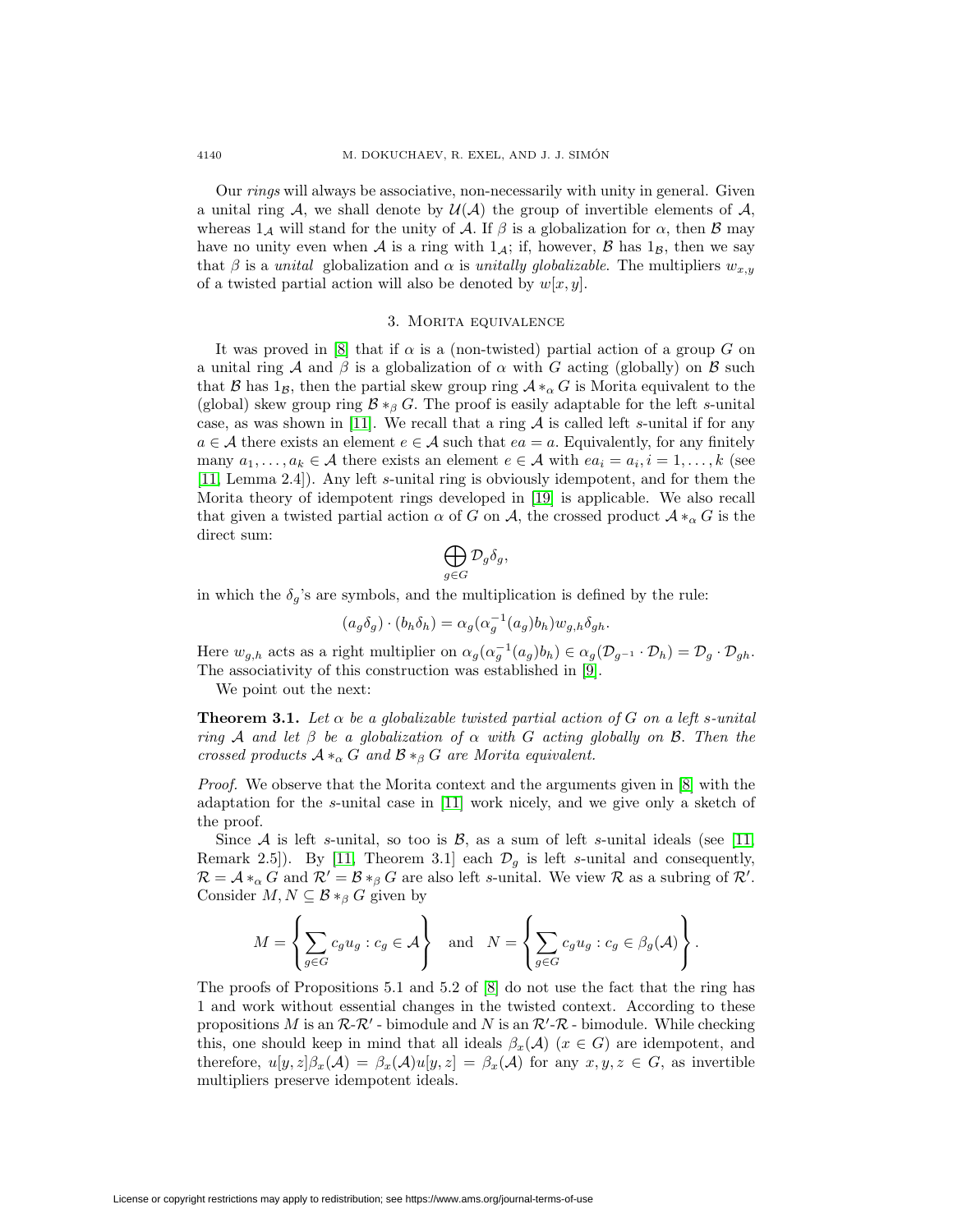Next, let  $\tau : M \otimes_{\mathcal{R}'} N \to \mathcal{R}'$  and  $\tau' : N \otimes_{\mathcal{R}} M \to \mathcal{R}'$  be given by  $\tau(m \otimes n) = mn$ and  $\tau'(n\otimes m) = nm$ . Obviously  $\tau$  is an R-bimodule map and  $\tau'$  is an R'-bimodule map. Similarly as in the proof of Theorem 4.1 of [\[11\]](#page-23-5) one directly verifies that  $\tau(M \otimes_{\mathcal{R}'} N) = \mathcal{R}$  and  $\tau'(N \otimes_{\mathcal{R}} M) = \mathcal{R}'$ .

The notion of the Morita context for idempotent rings is the same as for rings with 1 (see [\[19\]](#page-23-13)); thus we have a Morita context  $(R, R', M, N, \tau, \tau')$  with idempotent R and R', and surjective  $\tau$  and  $\tau'$ . Therefore by [\[19\]](#page-23-13), the rings R and R' are Morita equivalent.  $\Box$ 

## <span id="page-4-0"></span>4. Reducing the globalization problem to an extendability property of multipliers

If  $\alpha$  is a globalizable twisted partial action of G on a unital ring A, then each  $\mathcal{D}_g$   $(g \in G)$  is a unital ring, as  $\varphi(\mathcal{D}_g) = \varphi(\mathcal{A}) \cap \beta_g(\varphi(\mathcal{A}))$ . In the non-twisted case the converse is true by [\[8,](#page-22-2) Theorem 4.5]. In the twisted case, without imposing restrictions on A, we are able to show in Theorem [4.1](#page-4-1) below that the converse is true provided that an extendability property of the partial twisting  $w$  is verified (the latter is also a necessary condition). If each  $\mathcal{D}_q$  is a unital ring whose unity element is denoted by  $1_g$ , then  $1_g$  is a central idempotent of A such that  $\mathcal{D}_g = 1_g \mathcal{A}$ , and for every  $g, h \in G$  the ring  $\mathcal{D}_g \cap \mathcal{D}_h = \mathcal{D}_g \cdot \mathcal{D}_h$  is unital with unity  $1_g 1_h$ . Consequently  $\mathcal{M}(\mathcal{D}_g \mathcal{D}_{gh}) \cong \mathcal{D}_g \mathcal{D}_{gh}$ , so that  $w_{g,h}$  is an invertible element of  $\mathcal{D}_g \mathcal{D}_{gh}$ for any  $g, h \in G$ . Moreover, by (iii) of Definition [2.1,](#page-2-0)

<span id="page-4-2"></span>
$$
\alpha_g(1_{g^{-1}}1_h) = 1_g1_{gh},
$$

<span id="page-4-1"></span>for any  $g, h \in G$ .

**Theorem 4.1.** Let  $\alpha$  be a twisted partial action of a group G on a unital ring A such that each  $\mathcal{D}_q$  ( $g \in G$ ) is a unital ring with unity element  $1_q$ . Then  $\alpha$  admits a globalization if and only if for each pair  $(g, h) \in G \times G$  there exists an invertible element  $\widetilde{w}_{q,h} \in \mathcal{U}(\mathcal{A})$ , such that  $\widetilde{w}_{q,h}1_q1_{qh} = w_{q,h}$ , and

(2) 
$$
\alpha_g(\widetilde{w}_{h,t} 1_{g^{-1}}) \widetilde{w}_{g,ht} = 1_g \widetilde{w}_{g,h} \widetilde{w}_{gh,t},
$$

for any  $g, h, t \in G$ .

*Proof.* The "only if" part is obvious by taking  $\widetilde{w}_{g,h} = u_{g,h} \cdot 1_A$  for any  $g, h \in G$ . For the "if" part let  $\mathcal{F} = \mathcal{F}(G, \mathcal{A})$  be the Cartesian product of the copies of  $\mathcal{A}$ indexed by the elements of  $G$ , that is, the ring of all functions from  $G$  into  $A$ . For convenience of notation  $f(g)$  will also be written as  $f|_g$   $(f \in \mathcal{F}, g \in G)$ .

For  $g \in G$  and  $f \in \mathcal{F}$  define  $\beta_g(f) \in \mathcal{F}$  by the formula:

<span id="page-4-3"></span>
$$
\beta_g(f)|_h = \widetilde{w}_{h^{-1},g} f(g^{-1}h) \widetilde{w}_{h^{-1},g}^{-1}, \quad h \in G.
$$

Obviously  $f \mapsto \beta_g(f)$  determines an automorphism  $\beta_g$  of F. Define  $u_{g,h} \in \mathcal{U}(\mathcal{F})$  by setting

$$
u_{g,h}|_t=\widetilde{w}_{t^{-1},g}\widetilde{w}_{t^{-1}g,h}\widetilde{w}_{t^{-1},gh}^{-1},\ \ g,h,t\in G.
$$

For arbitrary  $g, h, t, x \in G$  one has that

$$
\begin{split} &(\beta_g(u_{h,t})u_{g,ht})|_x = \widetilde{w}_{x^{-1},g} \, u_{h,t}|_{g^{-1}x} \, \widetilde{w}_{x^{-1},g}^{-1} u_{g,ht}|_x \\ & = \left(\widetilde{w}_{x^{-1},g} \, \widetilde{w}_{x^{-1}g,h} \, \widetilde{w}_{x^{-1}gh,t} \, \widetilde{w}_{x^{-1}g,ht}^{-1} \, \widetilde{w}_{x^{-1},g}^{-1} \right) \left(\widetilde{w}_{x^{-1},g} \, \widetilde{w}_{x^{-1}g,ht} \, \widetilde{w}_{x^{-1},ght}^{-1} \right) \\ & = \widetilde{w}_{x^{-1},g} \, \widetilde{w}_{x^{-1}g,h} \, \widetilde{w}_{x^{-1}gh,t} \, \widetilde{w}_{x^{-1},ght}^{-1}, \end{split}
$$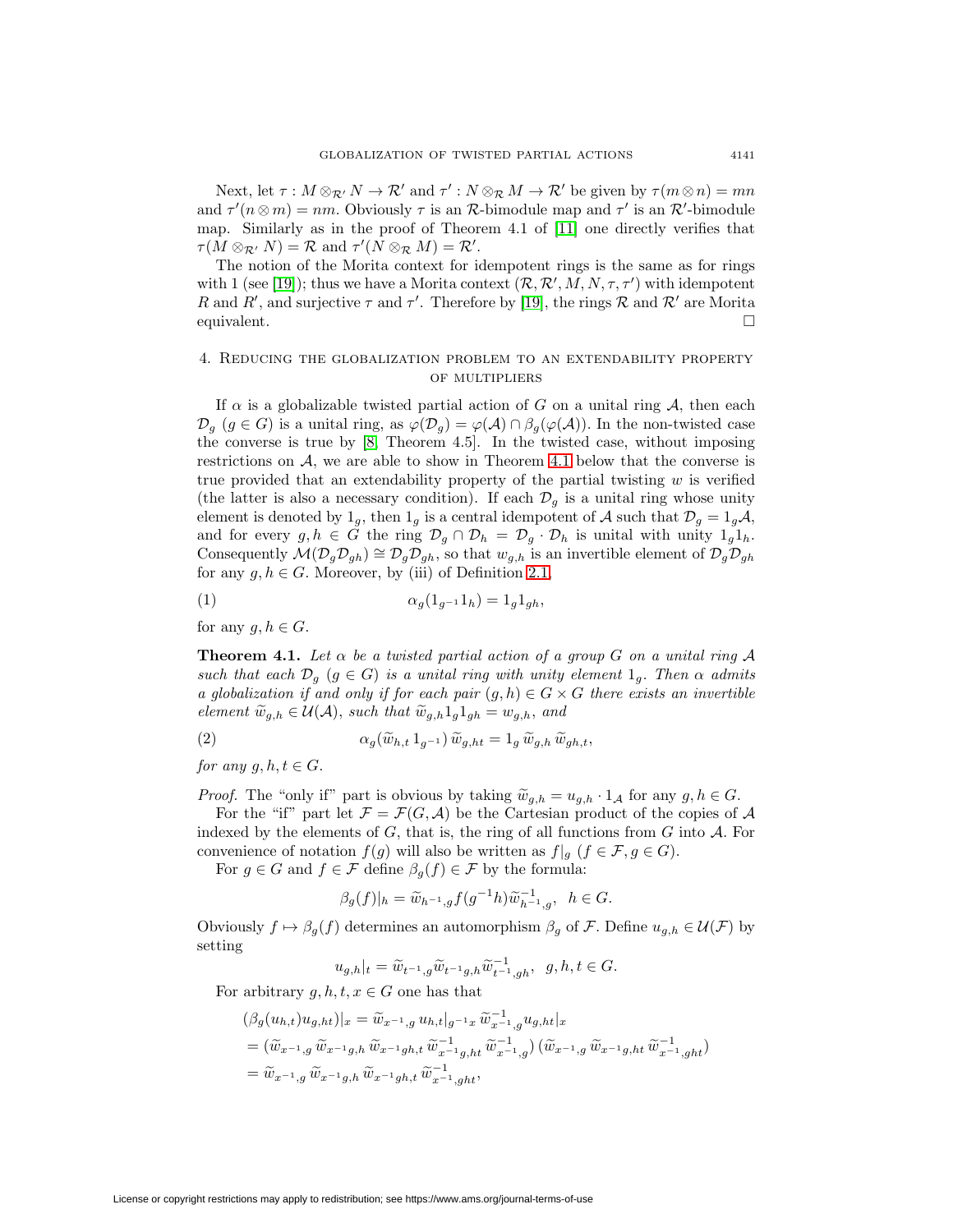and

$$
\begin{split} (u_{g,h}u_{gh,t})|_{x} \\ & = (\widetilde{w}_{x^{-1},g}\,\widetilde{w}_{x^{-1}g,h}\,\widetilde{w}_{x^{-1},gh}^{-1})\,(\widetilde{w}_{x^{-1},gh}\,\widetilde{w}_{x^{-1}gh,t}\,\widetilde{w}_{x^{-1},ght}^{-1}) \\ & = \widetilde{w}_{x^{-1},g}\,\widetilde{w}_{x^{-1}g,h}\,\widetilde{w}_{x^{-1}gh,t}\,\widetilde{w}_{x^{-1},ght}^{-1}, \end{split}
$$

which shows that

$$
\beta_g(u_{h,t})u_{g,ht} = u_{g,h}u_{gh,t};
$$

i.e. u satisfies the 2-cocycle equality (vi) of Definition [2.1.](#page-2-0)

Next for any  $f \in \mathcal{F}$  and  $g, h, x \in G$  we compute

$$
\begin{aligned} (\beta_g \circ \beta_h(f))|_{x} &= \widetilde{w}_{x^{-1},g} \beta_h(f)|_{g^{-1}x} \widetilde{w}_{x^{-1},g}^{-1} \\ &= \widetilde{w}_{x^{-1},g} \widetilde{w}_{x^{-1}g,h} \, f(h^{-1}g^{-1}x) \, \widetilde{w}_{x^{-1},g,h}^{-1} \, \widetilde{w}_{x^{-1},g}^{-1} .\end{aligned}
$$

Furthermore,

$$
(u_{g,h} \beta_{gh}(f) u_{g,h}^{-1})|_{x}
$$
  
=  $(\widetilde{w}_{x^{-1},g} \widetilde{w}_{x^{-1}g,h} \widetilde{w}_{x^{-1},gh}^{-1}) \widetilde{w}_{x^{-1},gh} f(h^{-1}g^{-1}x) \widetilde{w}_{x^{-1},gh}^{-1} (\widetilde{w}_{x^{-1},g} \widetilde{w}_{x^{-1}g,h} \widetilde{w}_{x^{-1},gh}^{-1})^{-1}$   
=  $\widetilde{w}_{x^{-1},g} \widetilde{w}_{x^{-1}g,h} f(h^{-1}g^{-1}x) \widetilde{w}_{x^{-1}g,h}^{-1} \widetilde{w}_{x^{-1},g}^{-1},$ 

<span id="page-5-1"></span>and consequently,

(3) 
$$
\beta_g \circ \beta_h(f) = u_{g,h} \beta_{gh}(f) u_{g,h}^{-1};
$$

i.e. u satisfies (iv) of Definition [2.1.](#page-2-0) Since trivially  $u_{1,g} = u_{g,1} = 1$  for all  $g \in G$ , we have a twisted global action of  $G$  on  $\mathcal{F}$ .

For any  $a \in \mathcal{A}$  the element  $a1_g$  belongs to  $\mathcal{D}_g$  and the formula

$$
\varphi(a)|_g = \alpha_{g^{-1}}(a1_g), \ g \in G,
$$

defines a monomorphism  $\varphi : A \to \mathcal{F}$ .

Let  $\mathcal{B} = \sum_{g \in G} \beta_g(\varphi(\mathcal{A}))$   $(g \in G)$ . Our purpose is to show that the restriction of β to B is a globalization for  $\alpha$ . Denote this restriction by the same symbol β. We proceed by checking property (iv) of Definition [2.2.](#page-2-1)

For  $g, h \in G$  and  $a \in \mathcal{D}_{g^{-1}}$  we have

$$
\beta_g(\varphi(a))|_{h} = \widetilde{w}_{h^{-1},g}\varphi(a)|_{g^{-1}h}\widetilde{w}_{h^{-1},g}^{-1} = \widetilde{w}_{h^{-1},g}\alpha_{h^{-1},g}(a1_{g^{-1}h})\widetilde{w}_{h^{-1},g}^{-1}
$$
  
= 
$$
w_{h^{-1},g}\alpha_{h^{-1}g}(a1_{g^{-1}h})1_{h^{-1}}1_{h^{-1}g}w_{h^{-1},g}^{-1} = w_{h^{-1},g}\alpha_{h^{-1}g}(a1_{g^{-1}}1_{g^{-1}h})w_{h^{-1},g}^{-1},
$$

in view of [\(1\)](#page-4-2) and the equalities  $a = a1_{q^{-1}}$ ,  $\widetilde{w}_{h^{-1},g}1_{h^{-1}}1_{h^{-1}g} = w_{h^{-1},g}$ . On the other hand,

$$
\varphi(\alpha_g(a))|_{h} = \alpha_{h^{-1}}(\alpha_g(a)1_h) = \alpha_{h^{-1}}(\alpha_g(a)1_g1_h) = \alpha_{h^{-1}}(\alpha_g(a1_{g^{-1}}1_{g^{-1}h})),
$$

using again [\(1\)](#page-4-2). Now the equality  $\beta_g(\varphi(a))|_h = \varphi(\alpha_g(a))|_h$  follows by (iv) of Definition [2.1,](#page-2-0) and (iv) of Definition [2.2](#page-2-1) is proved.

<span id="page-5-0"></span>Next we show that

(4) 
$$
\varphi(\mathcal{D}_g) = \varphi(\mathcal{A}) \cap \beta_g(\varphi(\mathcal{A})),
$$

for all  $g \in G$ . An element from the right hand side can be written as  $\varphi(a) = \beta_g(\varphi(b))$ for some  $a, b \in \mathcal{A}$ . Then for each  $h \in G$  the equality  $\varphi(a)|_h = \beta_g(\varphi(b))|_h$  means that

$$
\alpha_{h^{-1}}(a1_h) = \widetilde{w}_{h^{-1},g} \alpha_{h^{-1}g} (b1_{g^{-1}h}) \widetilde{w}_{h^{-1},g}^{-1}.
$$

License or copyright restrictions may apply to redistribution; see https://www.ams.org/journal-terms-of-use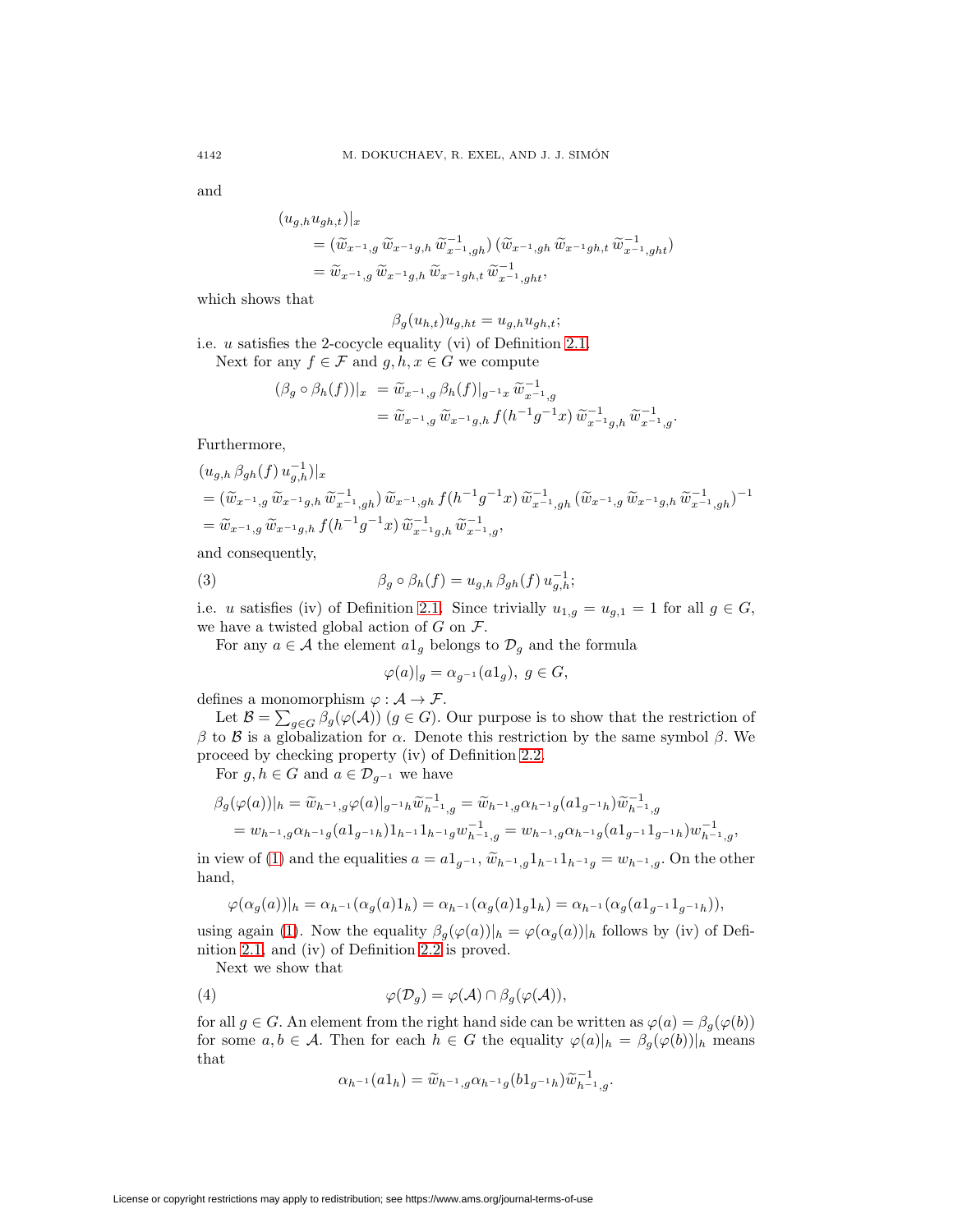Taking  $h = 1$  this gives  $a = \alpha_g(b1_{g^{-1}}) \in \mathcal{D}_g$ , as  $\widetilde{w}_{1,g} = 1$ , and, consequently,  $\varphi(\mathcal{D}_g) \supseteq \varphi(\mathcal{A}) \cap \beta_g(\varphi(\mathcal{A}))$ . For the reverse inclusion, given an arbitrary  $a \in \mathcal{D}_g$ , we see using [\(1\)](#page-4-2) and (iv) of Definition [2.1](#page-2-0) that

$$
\beta_g(\varphi(\alpha_g^{-1}(a)))|_{h} = \widetilde{w}_{h^{-1},g} \alpha_{h^{-1}g}(\alpha_g^{-1}(a)1_{g^{-1}h}) \widetilde{w}_{h^{-1},g}^{-1}
$$
  
=  $\alpha_{h^{-1}} \circ \alpha_g(\alpha_g^{-1}(a)1_{g^{-1}}1_{g^{-1}h}) = \alpha_{h^{-1}}(a\alpha_g(1_{g^{-1}}1_{g^{-1}h})) = \alpha_{h^{-1}}(a1_h) = \varphi(a)|_{h},$ 

for all  $g, h \in G$ . This yields that  $\varphi(a) = \beta_g(\varphi(\alpha_g^{-1}(a)))$  for any  $g \in G$ , and  $\varphi(\mathcal{D}_g) \subseteq$  $\varphi(\mathcal{A}) \cap \beta_q(\varphi(\mathcal{A}))$ . Hence [\(4\)](#page-5-0) follows and condition (iii) of Definition [2.2](#page-2-1) is also satisfied.

Next we check that  $\varphi(A)$  is an ideal in  $\beta$ . To see this, it is enough to show that  $\beta_g(\varphi(a)) \cdot \varphi(b), \varphi(b) \cdot \beta_g(\varphi(a)) \in \varphi(A)$  for all  $g \in G$  and  $a, b \in A$ . For  $h \in G$ , using again [\(1\)](#page-4-2) and (iv) of Definition [2.1,](#page-2-0) we have

$$
\beta_g(\varphi(a))|_{h} \cdot \varphi(b)|_{h} = \widetilde{w}_{h^{-1},g} \varphi(a)|_{g^{-1}h} \widetilde{w}_{h^{-1},g}^{-1} \cdot \varphi(b)|_{h}
$$
  
=  $\widetilde{w}_{h^{-1},g} \alpha_{h^{-1}g}(a1_{g^{-1}h}) \widetilde{w}_{h^{-1},g}^{-1} \cdot \alpha_{h^{-1}}(b1_{h}) = \alpha_{h^{-1}}(\alpha_g(a1_{g^{-1}})1_{h}) \cdot \alpha_{h^{-1}}(b1_{h})$   
=  $\alpha_{h^{-1}}(\alpha_g(a1_{g^{-1}})b1_{h}) = \varphi(\alpha_g(a1_{g^{-1}})b)|_{h}.$ 

Thus

$$
\beta_g(\varphi(a)) \cdot \varphi(b) = \varphi(\alpha_g(a1_{g^{-1}})b) \in \varphi(\mathcal{A})
$$

and similarly

$$
\varphi(b)\cdot\beta_g(\varphi(a))=\varphi(b\alpha_g(a1_{g^{-1}}))\in\varphi(\mathcal{A}),
$$

as desired.

We show next that our u satisfies (v) of Definition [2.2.](#page-2-1) For any  $g, h, t \in G$ , by (vi) of Definition [2.1](#page-2-0) we have

$$
\varphi(w_{g,h})|_{t} = \alpha_{t-1}(w_{g,h}1_{t}) = w_{t-1,g} w_{t-1,g,h} w_{t-1,gh}^{-1}
$$
  
=  $1_{t-1} 1_{t-1} 1_{t-1} 1_{t-1} w_{h} \widetilde{w}_{t-1,g} \widetilde{w}_{t-1,g,h} \widetilde{w}_{t-1,gh} = (\varphi(1_{g}1_{gh}) u_{g,h})|_{t},$ 

which gives

$$
\varphi(w_{g,h}) = \varphi(1_g 1_{gh}) u_{g,h}.
$$

The latter equality readily implies  $\varphi(aw_{g,h}) = \varphi(a)u_{g,h}$  for any  $a \in \mathcal{D}_g\mathcal{D}_{gh}$ , and the second equality in (v) of Definition [2.2](#page-2-1) follows similarly.

<span id="page-6-1"></span>It remains to prove that

$$
(5) \t\t u_{g,h} \mathcal{B} = \mathcal{B} = \mathcal{B} u_{g,h}
$$

for all  $g, h \in G$ .

First observe that

$$
u_{g,h}\,\varphi(a)=\varphi(\widetilde{w}_{g,h}\,a)
$$

for all  $g, h \in G$  and  $a \in \mathcal{A}$ . Indeed, for any  $t \in G$ , using [\(2\)](#page-4-3), one has

<span id="page-6-0"></span>
$$
(u_{g,h}\varphi(a))|_{t} = \widetilde{w}_{t-1,g} \,\widetilde{w}_{t-1,g,h} \,\widetilde{w}_{t-1,gh}^{-1} \,\alpha_{t-1}(a1_t)
$$
  
=  $\alpha_{t-1}(w_{g,h}1_t) \,\alpha_{t-1}(a1_t) = \varphi(\widetilde{w}_{g,h} \, a)|_t,$ 

as claimed. It follows that

(6) 
$$
u_{g,h}\,\varphi(a)\in\varphi(\mathcal{A}),
$$

for all  $g, h \in G$ .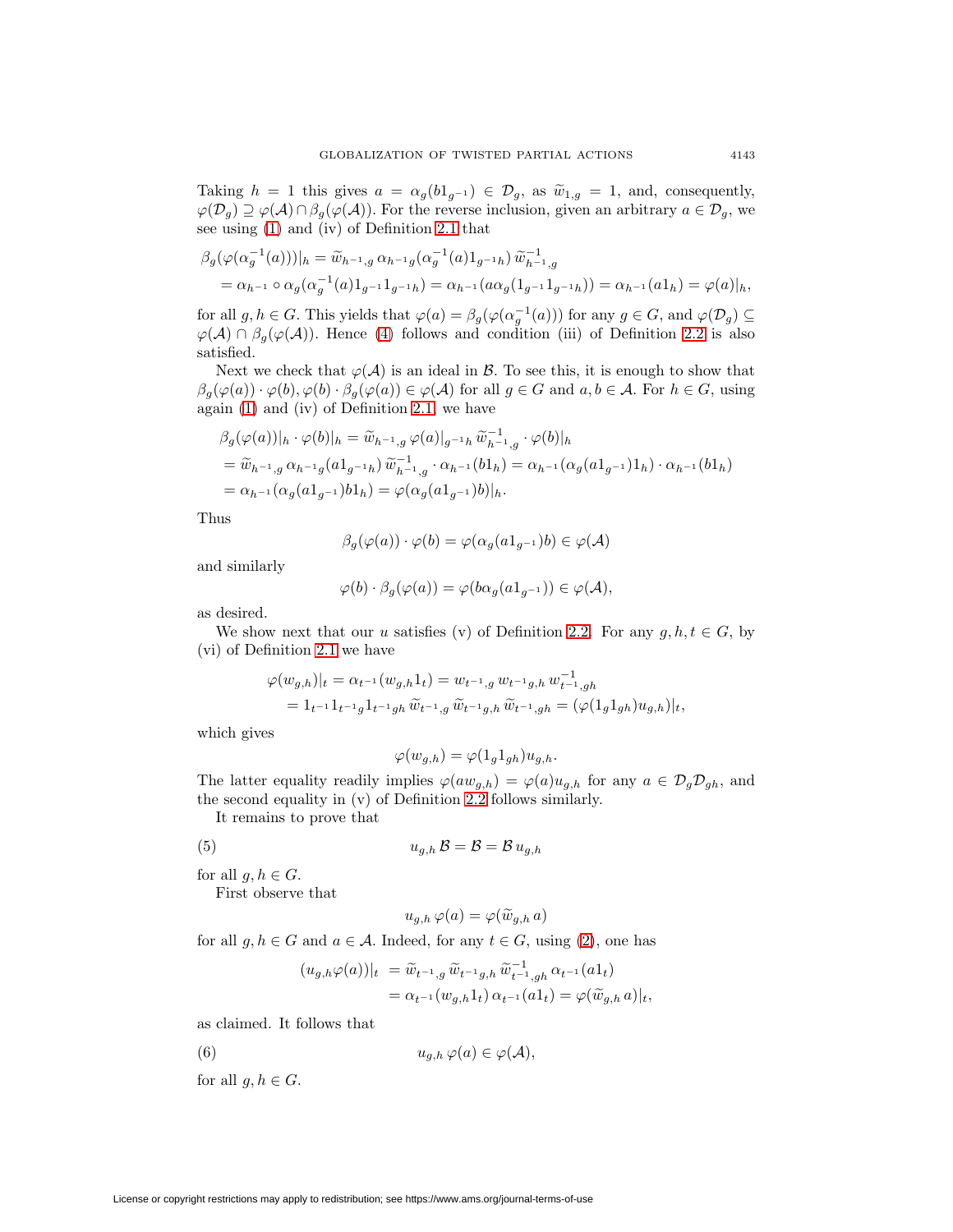It is analogously seen that  $u_{g,h}^{-1} \varphi(a) = \varphi(\widetilde{w}_{g,h}^{-1} a)$ , so that

(7) 
$$
u_{g,h}^{-1} \varphi(a) \in \varphi(\mathcal{A}),
$$

for all  $g, h \in G$ .

Next we work with the product  $\beta_t^{-1}(u_{g,h}) \varphi(a)$  with arbitrary  $g, h, t \in G$  and  $a \in \mathcal{A}$ . Note that in view of [\(3\)](#page-5-1),

<span id="page-7-1"></span>
$$
\beta_t^{-1}(f) = u_{t^{-1},t}^{-1} \beta_{t^{-1}}(f) u_{t^{-1},t}
$$

for any  $f \in \mathcal{F}$ . Consequently, applying [\(2\)](#page-4-3), we have

$$
\begin{array}{ll} \beta_t^{-1}(u_{g,h})\,\varphi(a) & = u_{t^{-1},t}^{-1}\,\beta_{t^{-1}}(u_{g,h})\,u_{t^{-1},t}\,\varphi(a) \\ & = u_{t^{-1},t}^{-1}\,u_{t^{-1},g}\,u_{t^{-1}g,h}\,u_{t^{-1},gh}^{-1}\,u_{t^{-1},t}\,\varphi(a), \end{array}
$$

which is contained in  $\varphi(\mathcal{A})$  by [\(6\)](#page-6-0) and [\(7\)](#page-7-1). This yields that  $\beta_t^{-1}(u_{g,h}) \varphi(\mathcal{A}) \subseteq \varphi(\mathcal{A}),$ and applying  $\beta_t$  we obtain that

<span id="page-7-2"></span>
$$
u_{g,h} \,\beta_t(\varphi(\mathcal{A})) \subseteq \beta_t(\varphi(\mathcal{A})),
$$

for all  $g, h, t \in G$ . Hence  $u_{g,h}$   $\mathcal{B} \subseteq \mathcal{B}$ , and one similarly shows that  $u_{g,h}^{-1}$   $\mathcal{B} \subseteq \mathcal{B}$ . An analogous argument gives  $\mathcal{B} u_{g,h}$ ,  $\mathcal{B} u_{g,h}^{-1} \subseteq \mathcal{B}$ , and [\(5\)](#page-6-1) follows.

#### 5. Some remarks on transitive twisted partial actions

<span id="page-7-0"></span>In this section we start our treatment of twisted partial actions on products of indecomposable rings by making some preliminary remarks. Let

(8) 
$$
\mathcal{A} = \prod_{\lambda \in \Lambda} \mathcal{R}_{\lambda},
$$

where each  $\mathcal{R}_{\lambda}$  is an indecomposable unital ring and  $\Lambda$  is some non-necessarily finite index set. It is directly verified that a decomposition of  $A$  into a product of indecomposable factors (blocks of  $A$ ) is unique up to a permutation of indices. Clearly, each ideal of  $A$  which is a direct factor, i.e. is generated by an idempotent which is central in  $A$ , has to be a product of some blocks. Thus, if a twisted partial action  $\alpha$  of a group G on A is given such that each  $\mathcal{D}_g$  is a unital ring, then for every  $g \in G$  the ideal  $\mathcal{D}_g$  is a product of some  $\mathcal{R}_{\lambda}$ 's. It follows that  $\alpha$  permutes the indecomposable factors in the sense that if  $g \in G$  and  $\lambda \in \Lambda$  are such that  $\mathcal{R}_{\lambda} \subseteq \mathcal{D}_{g^{-1}}$ , then  $\alpha_g(\mathcal{R}_{\lambda}) = \mathcal{R}_{\lambda'}$  for some  $\lambda' \in \Lambda$ . Note also that since each  $\mathcal{D}_g$ is unital,  $w_{g,h} \in \mathcal{U}(\mathcal{D}_g \mathcal{D}_{gh})$  for any  $g, h \in G$ , and hence  $w_{g,h} \mathcal{R}_\lambda$  is either 0 or  $\mathcal{R}_\lambda$ for any  $\lambda \in \Lambda$ , and similarly for  $\mathcal{R}_{\lambda}w_{q,h}$ . We shall say that  $\alpha$  is *transitive* if for any  $\lambda, \lambda' \in \Lambda$  there exists  $g \in G$  such that  $\mathcal{R}_{\lambda} \subseteq \mathcal{D}_{g^{-1}}$  and  $\alpha_g(\mathcal{R}_{\lambda}) = \mathcal{R}_{\lambda'}$ . Fix an arbitrary block from [\(8\)](#page-7-2) which shall be denoted by  $\mathcal{R}_1$ . It is readily verified that  $\alpha$ is transitive if and only if for any  $\lambda \in \Lambda$  there exists  $g \in G$  such that  $\mathcal{R}_1 \subseteq \mathcal{D}_{g^{-1}}$ and  $\alpha_q(\mathcal{R}_1) = \mathcal{R}_\lambda$ .

Suppose that  $\alpha$  is transitive and set

$$
H = \mathrm{St}_G(\mathcal{R}_1) = \{ g \in G : \mathcal{R}_1 \subseteq \mathcal{D}_{g^{-1}}, \alpha_g(\mathcal{R}_1) = \mathcal{R}_1 \},
$$

the stabilizer of  $\mathcal{R}_1$  in G, and let  $\Lambda' \ni 1$  be a left transversal of H in G, i.e.  $G = \bigcup_{g \in \Lambda'} gH$ , a disjoint union. One may evidently assume that  $\Lambda \ni 1$  is a subset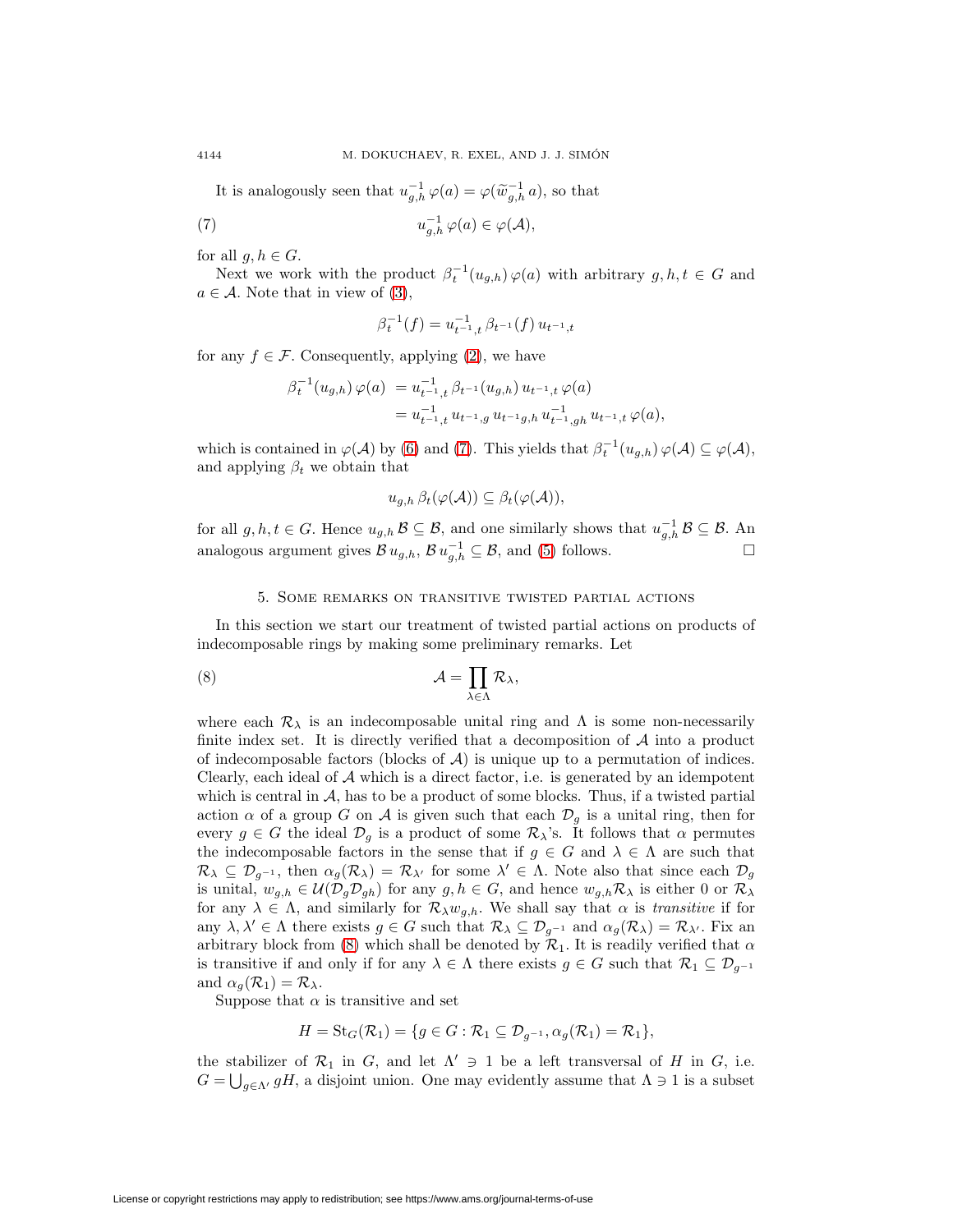<span id="page-8-2"></span>of  $\Lambda'$  so that  $\mathcal{R}_1 \subseteq \mathcal{D}_{q^{-1}}$  for all  $g \in \Lambda$  and [\(8\)](#page-7-2) can be rewritten as

(9) 
$$
\mathcal{A} = \prod_{g \in \Lambda} \mathcal{R}_g,
$$

where  $\mathcal{R}_g = \alpha_g(\mathcal{R}_1)$ .

<span id="page-8-0"></span>For  $x \in G$  denote by  $\bar{x}$  the element of  $\Lambda'$  with  $\bar{x}H = xH$ . Keeping our notation we shall use the next easy properties.

## **Lemma 5.1.** For  $g, x \in G$  we have:

(i)  $g \in \Lambda', \mathcal{R}_1 \subseteq \mathcal{D}_{g^{-1}} \iff g \in \Lambda;$ (ii) g,  $\overline{xy} \in \Lambda \iff \mathcal{R}_g \subseteq \mathcal{D}_{x^{-1}}$ , and if this holds, then  $\alpha_x(\mathcal{R}_g) = \mathcal{R}_{\overline{xy}}$ ; (iii)  $g \in \Lambda', \mathcal{R}_{\overline{x^{-1}g}} \subseteq \mathcal{D}_{x^{-1}} \Longrightarrow g \in \Lambda.$ 

*Proof.* (i) We only need to see the " $\implies$ " part, so let  $\mathcal{R}_1 \subseteq \mathcal{D}_{g^{-1}}$  for some  $g \in \Lambda'$ . Then  $\alpha_q(\mathcal{R}_1)$  must be a block of A, so it equals  $\mathcal{R}_t$  for some  $t \in \Lambda$ . Hence

$$
\mathcal{R}_1 = \alpha_g^{-1} \circ \alpha_t(\mathcal{R}_1) = w_{g^{-1},g}^{-1} \alpha_{g^{-1}} \circ \alpha_t(\mathcal{R}_1) w_{g^{-1},g}
$$
  
= 
$$
w_{g^{-1},g}^{-1} w_{g^{-1},t} \alpha_{g^{-1}t}(\mathcal{R}_1) w_{g^{-1},t}^{-1} w_{g^{-1},g} = \alpha_{g^{-1}t}(\mathcal{R}_1).
$$

Consequently,  $g^{-1}t \in H$ , and  $g = t \in \Lambda$ .

(ii) Let  $g, \overline{xg} \in \Lambda$ . Then  $\mathcal{R}_1 \subseteq \mathcal{D}_{(\overline{xy})^{-1}} \cap \mathcal{D}_{g^{-1}}$ , and since  $(\overline{xy})^{-1}xg \in H$ , one has that  $\alpha_{\overline{xg}} \circ \alpha_{(\overline{xg})^{-1}xg}$  is applicable to  $\mathcal{R}_1$  and by Definition [2.1](#page-2-0) so too is  $\alpha_{xg} =$  $\alpha_{\overline{xy} \cdot (\overline{xy})^{-1}xy}$ . Thus  $\mathcal{R}_1 \subseteq \mathcal{D}_{(xg)^{-1}}$  and using again Definition [2.1](#page-2-0) we see that  $\mathcal{R}_g =$  $\alpha_g(\mathcal{R}_1) \subseteq \alpha_g(\mathcal{D}_{(xg)^{-1}} \cap \mathcal{D}_{g^{-1}}) = \mathcal{D}_{x^{-1}} \cap \mathcal{D}_g$ , so that  $\alpha_x$  is applicable to  $\mathcal{R}_g$ . Moreover,

$$
\alpha_x(\mathcal{R}_g) = w_{x,g} \alpha_{xg}(\mathcal{R}_1) w_{x,g}^{-1}
$$
  
=  $w_{x,g} w_{\overline{x}g, (\overline{x}g)^{-1}xg} \alpha_{\overline{x}g} \circ \alpha_{(\overline{x}g)^{-1}xg}(\mathcal{R}_1) w_{\overline{x}g, (\overline{x}g)^{-1}xg} w_{x,g}^{-1}$   
=  $w_{x,g} w_{\overline{x}g, (\overline{x}g)^{-1}xg} \alpha_{\overline{x}g}(\mathcal{R}_1) w_{\overline{x}g, (\overline{x}g)^{-1}xg} w_{x,g}^{-1} \subseteq \mathcal{R}_{\overline{x}g},$ 

and consequently  $\alpha_x(\mathcal{R}_g) = \mathcal{R}_{\overline{x}g}$ , as  $\alpha_x(\mathcal{R}_g)$  must be a block.

Conversely,

$$
\mathcal{R}_g \subseteq \mathcal{D}_{x^{-1}} \Longrightarrow g \in \Lambda, \mathcal{R}_g \subseteq \mathcal{D}_{x^{-1}} \cap \mathcal{D}_g = \mathcal{D}_{x^{-1}} \mathcal{D}_g \Longrightarrow \mathcal{R}_1 = \alpha_g^{-1}(\mathcal{R}_g) \subseteq \alpha_g^{-1}(\mathcal{D}_{x^{-1}} \mathcal{D}_g) \subseteq \mathcal{D}_{g^{-1}x^{-1}} \Longrightarrow \mathcal{R}_1 \subseteq \mathcal{D}_{g^{-1}x^{-1}} \cap \mathcal{D}_{g^{-1}x^{-1}} \overline{x} \Longrightarrow \mathcal{R}_1 = \alpha_{(\overline{x}g)^{-1}xg}(\mathcal{R}_1) \subseteq \alpha_{(\overline{x}g)^{-1}xg}(\mathcal{D}_{g^{-1}x^{-1}} \cap \mathcal{D}_{g^{-1}x^{-1}} \overline{x}g) \subseteq \mathcal{D}_{(\overline{x}g)^{-1}},
$$

which gives  $\overline{xg} \in \Lambda$ .

(iii) If  $\mathcal{R}_{\overline{x^{-1}g}} \subseteq \mathcal{D}_{x^{-1}}$  then by (ii) we have that  $\alpha_x(\mathcal{R}_{\overline{x^{-1}g}}) = (\mathcal{R}_{\overline{x}x^{-1}g}) = \mathcal{R}_g$ , i.e.  $g \in \Lambda$ .

Note that taking  $q = 1$  in (ii) of Lemma [5.1,](#page-8-0) we have that

$$
(10) \t\t\t \mathcal{R}_1 \subseteq \mathcal{D}_{x^{-1}} \iff \mathcal{R}_1 \subseteq \mathcal{D}_{\bar{x}^{-1}},
$$

for any  $x \in G$ .

Given  $g \in \Lambda$ , we denote by  $pr_q : A \to \mathcal{R}_g$  the projection map; the element  $pr_q(a)$ shall be called the  $g$ -entry of  $a$ . Using this notation one may write

<span id="page-8-1"></span>
$$
a=\prod_{g\in\Lambda}\mathrm{pr}_g(a)
$$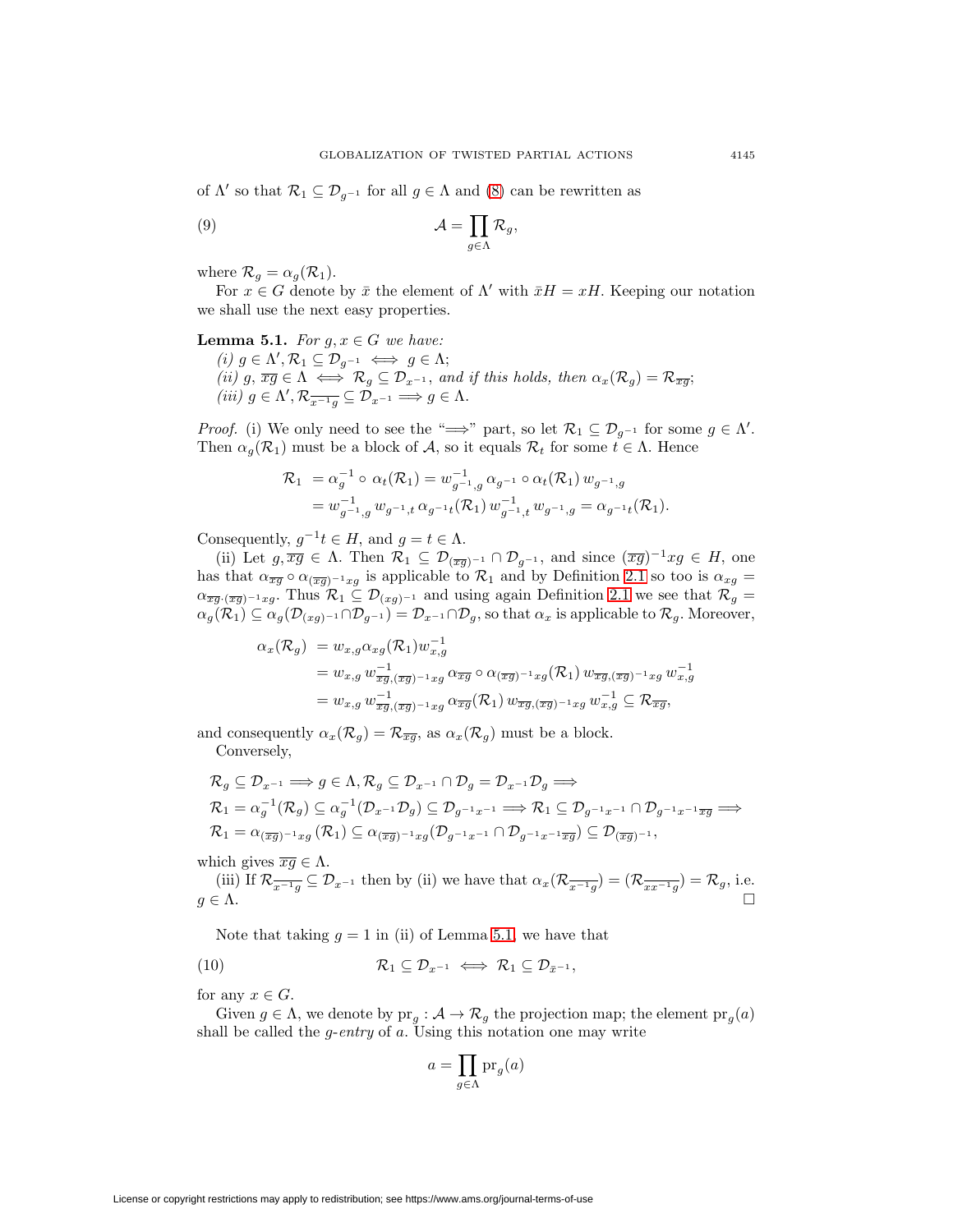for any  $a \in \mathcal{A}$ . We shall work with multiplicative maps  $\theta_x : \mathcal{A} \to \mathcal{A}$ ,  $(x \in G)$ , defined as follows: for arbitrary  $a \in \mathcal{A}$  let  $\theta_x(a)=1_{\mathcal{A}}$  if  $\overline{x^{-1}} \notin \Lambda$ , and if  $\overline{x^{-1}} \in \Lambda$ , i.e.  $\mathcal{R}_1 \subseteq \mathcal{D}_x$ , then

<span id="page-9-1"></span>
$$
\operatorname{pr}_g \theta_x(a) = \begin{cases} 1_{\mathcal{R}_g}, & \text{if } g \neq \overline{x^{-1}}, \\ \operatorname{pr}_g \alpha_x^{-1}(\operatorname{pr}_1 a), & \text{otherwise.} \end{cases}
$$

We shall frequently use the next obvious equality:

$$
\theta_x(a) = \theta_x(a1_h)
$$

<span id="page-9-2"></span>for any  $x \in G$ ,  $a \in \mathcal{A}$  and  $h \in H = \text{St}_G(\mathcal{R}_1)$ . We also need the following properties.

**Lemma 5.2.** For any 
$$
x \in G
$$
 and  $g \in \Lambda'$  we have  
\n(i)  $1_x \theta_{g^{-1}} (a1_{g^{-1}x}) = 1_x \theta_{g^{-1}} (a)$ , for all  $a \in A$ ;  
\n(ii)  $1_x \theta_{g^{-1}} \circ \alpha_{g^{-1}} \circ \alpha_x \circ \alpha_{\overline{(x^{-1}g)^{-1}}}(a) = \alpha_x (1_{x^{-1}} \theta_{\overline{(x^{-1}g)^{-1}}}(a))$ , for all  $a \in$   
\n $\mathcal{D}_{\overline{(x^{-1}g)^{-1}x^{-1}}} \cap \mathcal{D}_{\overline{(x^{-1}g)^{-1}}} \cap \mathcal{D}_{\overline{(x^{-1}g)^{-1}x^{-1}}g}$ .

*Proof.* (i) Since  $\theta_{q-1}$  is multiplicative, it is enough to check that  $1_x\theta_{q-1}(1_{q-1_x})=1_x$ . If  $g \notin \Lambda$ , then  $\theta_{g^{-1}}(1_{g^{-1}x})=1_A$ , and our equality is clearly satisfied. Moreover, the equality  $\theta_{g^{-1}}(1_{g^{-1}x})=1_A$  also holds if  $g \in \Lambda$  and  $\mathcal{R}_1 \subseteq \mathcal{D}_{g^{-1}x}$ . If  $g \in \Lambda$  and  $\mathcal{R}_1 \not\subseteq \mathcal{D}_{g^{-1}x}$ , then the g-entry of  $\theta_{g^{-1}}(1_{g^{-1}x})$  is 0 and all other entries are 1's. By [\(10\)](#page-8-1) and Lemma [5.1,](#page-8-0)  $\mathcal{R}_g \not\subseteq \mathcal{D}_x$ , and consequently  $1_x\theta_{g^{-1}}(1_{g^{-1}x})=1_x$  holds also in this case.

(ii) Note that  $\mathcal{D}_{(\overline{x^{-1}g})^{-1}x^{-1}} \cap \mathcal{D}_{(\overline{x^{-1}g})^{-1}} \cap \mathcal{D}_{(\overline{x^{-1}g})^{-1}x^{-1}g}$  is the set of all  $a \in \mathcal{A}$ for which  $\alpha_{g^{-1}} \circ \alpha_x \circ \alpha_{\overline{(x^{-1}g})^{-1}}^{-1}$  is applicable. Denote by  $a_1$  the left hand side of the equality in (ii) and by  $a_2$  its right hand side. It is easy to see that if  $g \notin \Lambda$  or  $\overline{x^{-1}g} \notin \Lambda$ , then  $a_1 = 1_x = a_2$ , so suppose that  $g, \overline{x^{-1}g} \in \Lambda$ . Evidently  $a_1, a_2 \in \mathcal{D}_x$ and by the definition of the  $\theta$ 's, for any  $t \in \Lambda$  with  $t \neq g$  and  $\mathcal{R}_t \subseteq \mathcal{D}_x$ , we have  $pr_t(a_1)=1_{\mathcal{R}_t} = pr_t(a_2)$ . Furthermore, by Lemma [5.1,](#page-8-0)  $\mathcal{R}_g \subseteq \mathcal{D}_x$  and

$$
\begin{aligned} \operatorname{pr}_g(a_1) &= \operatorname{pr}_g(\theta_{g^{-1}} \circ \alpha_{g^{-1}} \circ \alpha_x \circ \alpha_{\overline{(x^{-1}g})^{-1}}^{-1}(a)) = \operatorname{pr}_g(\alpha_x \circ \alpha_{\overline{(x^{-1}g})^{-1}}^{-1}(a)) \\ &= \operatorname{pr}_g(\alpha_x(1_{x^{-1}} \theta_{\overline{(x^{-1}g})^{-1}}(a))) = \operatorname{pr}_g(a_2), \end{aligned}
$$

<span id="page-9-0"></span>and consequently  $a_1 = a_2$ .

$$
\boxed{\phantom{0}}
$$

#### 6. Going to an equivalent twisted partial action

In this section we adapt to the partial and non-commutative context the idea of the corestriction from Homological Algebra in order to produce a more manageable twisted partial action, equivalent to the initial one. We give the following:

<span id="page-9-3"></span>**Definition 6.1.** Two twisted partial actions of G on a ring  $\mathcal{A}$ .

$$
\alpha = (\{\mathcal{D}_x\}_{x \in G}, \{\alpha_x\}_{x \in G}, \{w_{x,y}\}_{(x,y) \in G \times G})
$$

and

$$
\alpha' = (\{\mathcal{D}_x\}_{x \in G}, \{\alpha'_x\}_{x \in G}, \{w'_{x,y}\}_{(x,y) \in G \times G}),
$$

such that each  $\mathcal{D}_x$  ( $x \in G$ ) is a unital ring with unity  $1_x$ , shall be called equivalent if there exists a function

$$
G \ni x \mapsto \varepsilon_x \in \mathcal{U}(\mathcal{D}_x) \subseteq \mathcal{A}
$$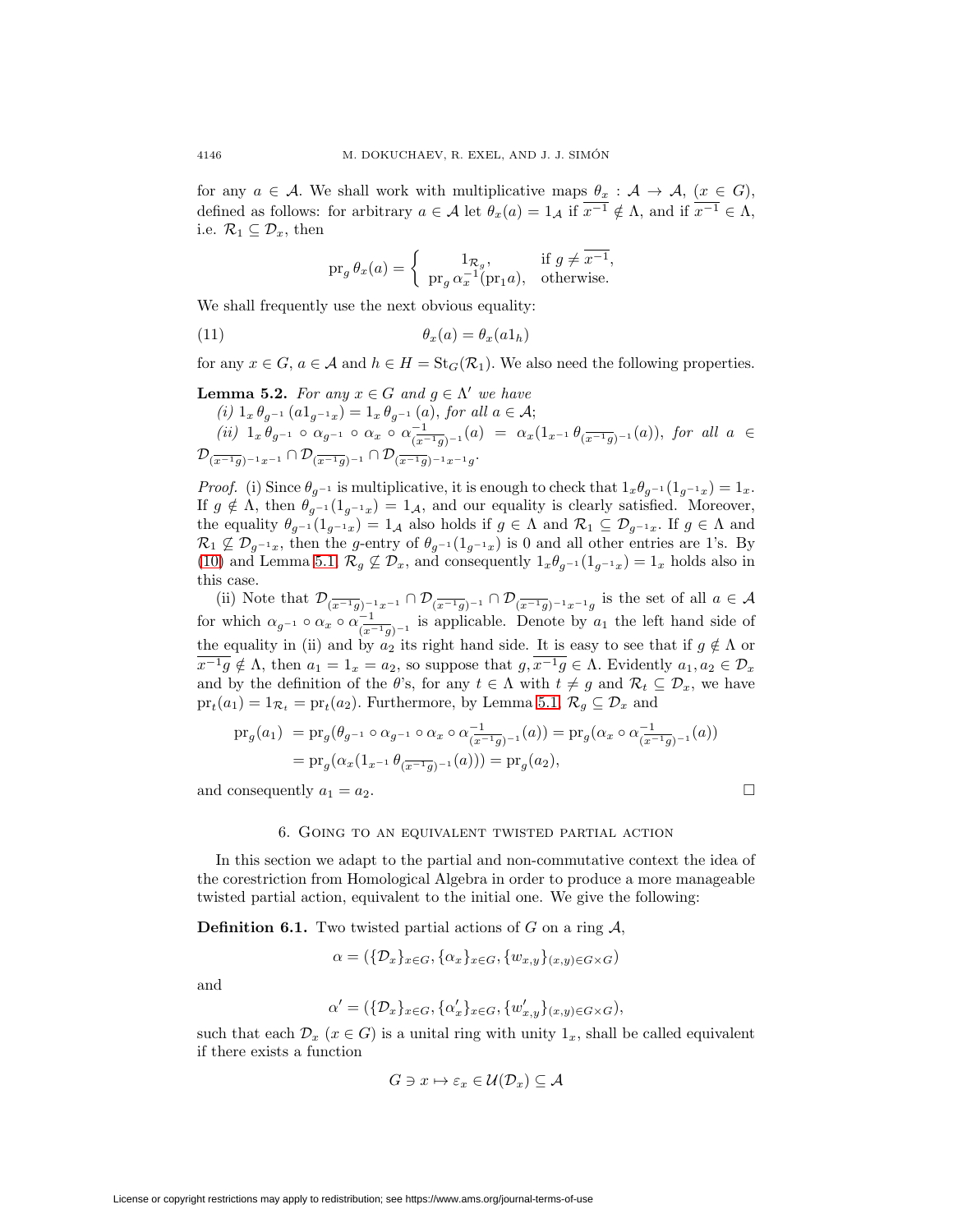<span id="page-10-0"></span>such that for all  $x, y \in G$  and  $a \in \mathcal{D}_{x^{-1}}$  we have

(12) 
$$
\alpha'_x(a) = \varepsilon_x \alpha_x(a) \varepsilon_x^{-1}
$$

<span id="page-10-1"></span>and

(13) 
$$
w'_{x,y} = \varepsilon_x \alpha_x(\varepsilon_y 1_{x^{-1}}) w_{x,y} \varepsilon_{xy}^{-1}.
$$

Observe that in the above definition the twisted partial actions have common domains  $\mathcal{D}_x$ . It is readily checked that the definition is correct; i.e. our relation is reflexive, symmetric and transitive.

## <span id="page-10-2"></span>**Lemma 6.2.** Let

$$
\alpha = (\{\mathcal{D}_x\}_{x \in G}, \{\alpha_x\}_{x \in G}, \{w_{x,y}\}_{(x,y) \in G \times G})
$$

be a twisted partial action of G on A such that each  $\mathcal{D}_x$  ( $x \in G$ ) is a unital ring with unity  $1_x$ . Given a function

$$
G \ni x \mapsto \varepsilon_x \in \mathcal{U}(\mathcal{D}_x) \subseteq \mathcal{A},
$$

define  $\alpha'_x$  ( $x \in G$ ) by [\(12\)](#page-10-0) and  $w_{x,y}$  ( $x, y \in G$ ) by [\(13\)](#page-10-1). Then

 $\alpha' = (\{\mathcal{D}_x\}_{x \in G}, \{\alpha'_x\}_{x \in G}, \{w'_{x,y}\}_{(x,y) \in G \times G})$ 

is a twisted partial action of G on A.

*Proof.* The items (i), (ii), (iii) and (v) of Definition [2.1](#page-2-0) are immediate, and the verification of (iv) is straightforward. As to (vi), for arbitrary  $x, y, z \in G$  we have

$$
\begin{aligned} &\alpha'_x(1_{x^{-1}}w'_{y,z})w'_{x,yz}=\varepsilon_x\alpha_x(1_{x^{-1}}\varepsilon_y\alpha_y(\varepsilon_z1_{y^{-1}})w_{y,z}\varepsilon_{yz}^{-1})\varepsilon_x^{-1}\varepsilon_x\alpha_x(\varepsilon_{yz}1_{x^{-1}})w_{x,yz}\varepsilon_{xyz}^{-1}\\ &=\varepsilon_x\alpha_x(1_{x^{-1}}\varepsilon_y)(\alpha_x\circ\alpha_y(\varepsilon_z1_{y^{-1}x^{-1}}1_{y^{-1}}))w_{x,y}w_{xy,z}\varepsilon_{xyz}^{-1}, \end{aligned}
$$

by cancelling the  $\varepsilon$ 's, and using the 2-cocycle equality for the w's and [\(1\)](#page-4-2). Now composing  $\alpha_x \circ \alpha_y$  according to (iv) of Definition [2.1,](#page-2-0) we easily come to  $1_x w'_{x,y} w'_{xy,z}$ , as claimed.

In what follows in this section we assume all notation from the previous one, in particular, that  $\mathcal A$  is a product of blocks as in [\(9\)](#page-8-2), and  $\alpha$  is a transitive twisted partial action of G on A. We remind the reader that we shall write the element  $w_{x,y}$  also as  $w[x, y]$ , the standard notation used in Homological Algebra for 2-cocycles. Since each  $\mathcal{D}_x$  has unity  $1_x$ , we can rewrite the 2-cocycle equality (vi) from Definition [2.1](#page-2-0) as

<span id="page-10-3"></span>(14) 
$$
\alpha_x(1_{x^{-1}}w[y,z]) w[x,yz] = w[x,y] w[xy,z], \forall x,y,z \in G.
$$

Set

(15) 
$$
w'[x,y] = 1_x 1_{xy} \prod_{g \in \Lambda} \theta_{g^{-1}} (w[g^{-1}x \cdot \overline{x^{-1}g}, (\overline{x^{-1}g})^{-1} \cdot y \cdot \overline{y^{-1}x^{-1}g}]).
$$

Since  $\mathcal{R}_1 \subseteq \mathcal{D}_h$  for any  $h \in H = \text{St}_G(\mathcal{R}_1)$ , and

$$
w[g^{-1}x \cdot \overline{x^{-1}g}, \, (\overline{x^{-1}g})^{-1} \cdot y \cdot \overline{y^{-1}x^{-1}g}] \in \mathcal{U}(\mathcal{D}_{g^{-1}x \cdot \overline{x^{-1}g}} \, \mathcal{D}_{g^{-1}x \cdot y \cdot (\overline{y^{-1}x^{-1}g})^{-1}})
$$

with  $g^{-1}x \cdot \overline{x^{-1}g}, g^{-1}x \cdot y \cdot (\overline{y^{-1}x^{-1}g})^{-1} \in H$ , it follows that  $w'[x, y]$  is an invertible element in  $\mathcal{D}_x \mathcal{D}_{xy}$  for all  $x, y \in G$ .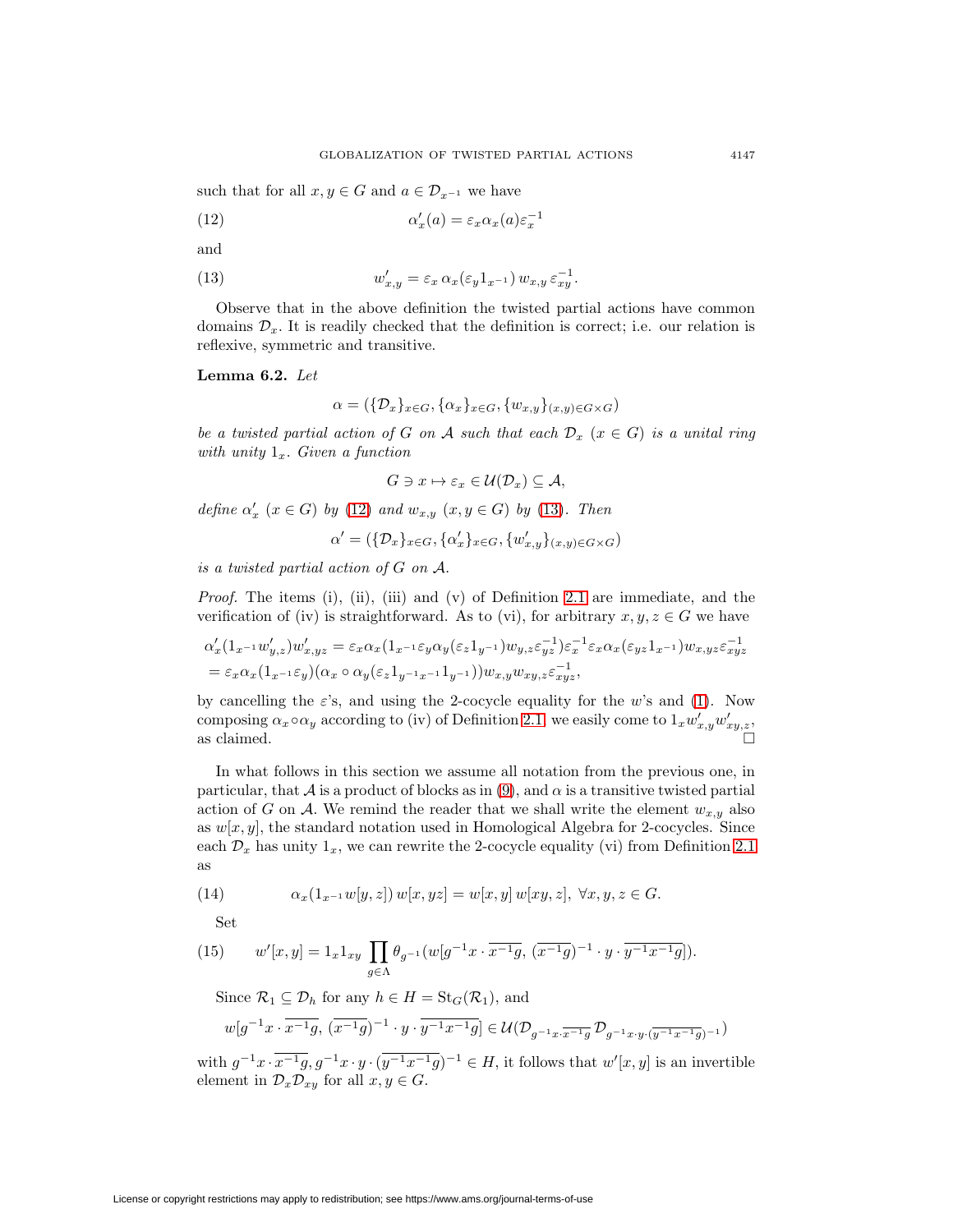Our goal in this section is the next:

**Proposition 6.3.** With the above notation,

<span id="page-11-0"></span> $\alpha' = (\{\mathcal{D}_x\}_{x \in G}, \{\alpha'_x\}_{x \in G}, \{w'_{x,y}\}_{(x,y) \in G \times G})$ 

is a transitive twisted partial action of  $G$  on  $A$  with

(16) 
$$
w[x, y] = \alpha_x(\varepsilon_y 1_{x^{-1}}) \varepsilon_x w'[x, y] \varepsilon_{xy}^{-1}, \ \forall x, y \in G,
$$

where  $\alpha'_x(a) = \varepsilon_x^{-1} \alpha_x(a) \varepsilon_x$  and

$$
\varepsilon_x = 1_x \prod_{g \in \Lambda} \theta_{g^{-1}}(w[g^{-1}, x] \, w[g^{-1}x \cdot \overline{x^{-1}g}, \, (\overline{x^{-1}g})^{-1}]^{-1}) \in \mathcal{U}(\mathcal{D}_x),
$$

for all  $x \in G$  and  $a \in \mathcal{D}_{x-1}$ . In particular,  $\alpha$  and  $\alpha'$  are equivalent.

Proof. First note that by Lemma [5.1](#page-8-0) and [\(10\)](#page-8-1),

$$
\mathcal{R}_g\subseteq \mathcal{D}_x \iff \mathcal{R}_1\subseteq \mathcal{D}_{g^{-1}x},
$$

and since

$$
w[g^{-1},x]\in U(\mathcal{D}_{g^{-1}}\mathcal{D}_{g^{-1}x}),\, w[g^{-1}x\cdot \overline{x^{-1}g},\, (\overline{x^{-1}g})^{-1}]\in U(\mathcal{D}_{g^{-1}x\cdot \overline{x^{-1}g}}\; \mathcal{D}_{g^{-1}x})
$$

and  $g^{-1}x \cdot \overline{x^{-1}g} \in H$ , it follows that  $\varepsilon_x$  is an invertible element in  $\mathcal{D}_x$ . Thus by Lemma [6.2,](#page-10-2)  $\alpha'$  is a twisted partial action, and it is clearly transitive, so it remains to concentrate on proving [\(16\)](#page-11-0). We have

$$
w[x,y]=1_x1_{xy}\prod_{g\in\Lambda}\theta_{g^{-1}}(\alpha_{g^{-1}}(w[x,y]1_g)),
$$

for any  $x, y \in G$  by the definition of  $\theta_{g^{-1}}$ . Applying the 2-cocycle equality [\(14\)](#page-10-3) for the triple  $(g^{-1}, x, y)$ , and using [\(11\)](#page-9-1), we obtain

$$
w[x,y] = 1_x 1_{xy} \prod_{g \in \Lambda} \theta_{g^{-1}}(w[g^{-1},x]w[g^{-1}x,y] 1_{g^{-1}x \cdot \overline{x^{-1}g}} \times 1_{g^{-1}x \cdot y \cdot \overline{y^{-1}x^{-1}g}} w[g^{-1},xy]^{-1}),
$$

as  $g^{-1}x \cdot \overline{x^{-1}g}$ ,  $g^{-1}x \cdot y \cdot \overline{y^{-1}x^{-1}g} \in H$ . Next, equality [\(14\)](#page-10-3), used for the triples  $(g^{-1}x\cdot \overline{x^{-1}g},\,(\overline{x^{-1}g})^{-1},y)$  and  $(g^{-1}x\cdot \overline{x^{-1}g},\,(\overline{x^{-1}g})^{-1}\cdot y\cdot \overline{y^{-1}x^{-1}g},\,(\overline{y^{-1}x^{-1}g})^{-1})$ respectively, gives

$$
w[g^{-1}x, y] 1_{g^{-1}x \cdot \overline{x^{-1}g}} = w[g^{-1}x \cdot \overline{x^{-1}g}, (\overline{x^{-1}g})^{-1}]^{-1}
$$

$$
\cdot \alpha_{g^{-1}x \cdot \overline{x^{-1}g}} (w[(\overline{x^{-1}g})^{-1}, y] 1_{(\overline{x^{-1}g})^{-1} \cdot x^{-1}g}) w[g^{-1}x \cdot \overline{x^{-1}g}, (\overline{x^{-1}g})^{-1} \cdot y]
$$

and

$$
w[g^{-1}x \cdot \overline{x^{-1}g}, (\overline{x^{-1}g})^{-1} \cdot y] 1_{g^{-1}xy} \cdot \overline{y^{-1}x^{-1}g}
$$
  
=  $\alpha_{g^{-1}x} \cdot \overline{x^{-1}g}$   $(w[(\overline{x^{-1}g})^{-1} \cdot y \cdot \overline{y^{-1}x^{-1}g}, (\overline{y^{-1}x^{-1}g})^{-1}] 1_{(\overline{x^{-1}g})^{-1} \cdot x^{-1}g})^{-1}$   
 $\cdot w[g^{-1}x \cdot \overline{x^{-1}g}, (\overline{x^{-1}g})^{-1} \cdot y \cdot \overline{y^{-1}x^{-1}g}] w[g^{-1}xy \cdot \overline{y^{-1}x^{-1}g}, (\overline{y^{-1}x^{-1}g})^{-1}].$ 

Making consecutive replacements in our expression of  $w[x, y]$ , we come to

$$
w[x,y] = \varepsilon_x \left( \prod_{g \in \Lambda} \theta_{g^{-1}} \circ \alpha_{g^{-1}x} \cdot \overline{x^{-1}g} \left( a \, 1_{\left( \overline{x^{-1}g} \right)^{-1} \cdot x^{-1}g} \right) \right) w'[x,y] \varepsilon_{xy},
$$

<span id="page-11-1"></span>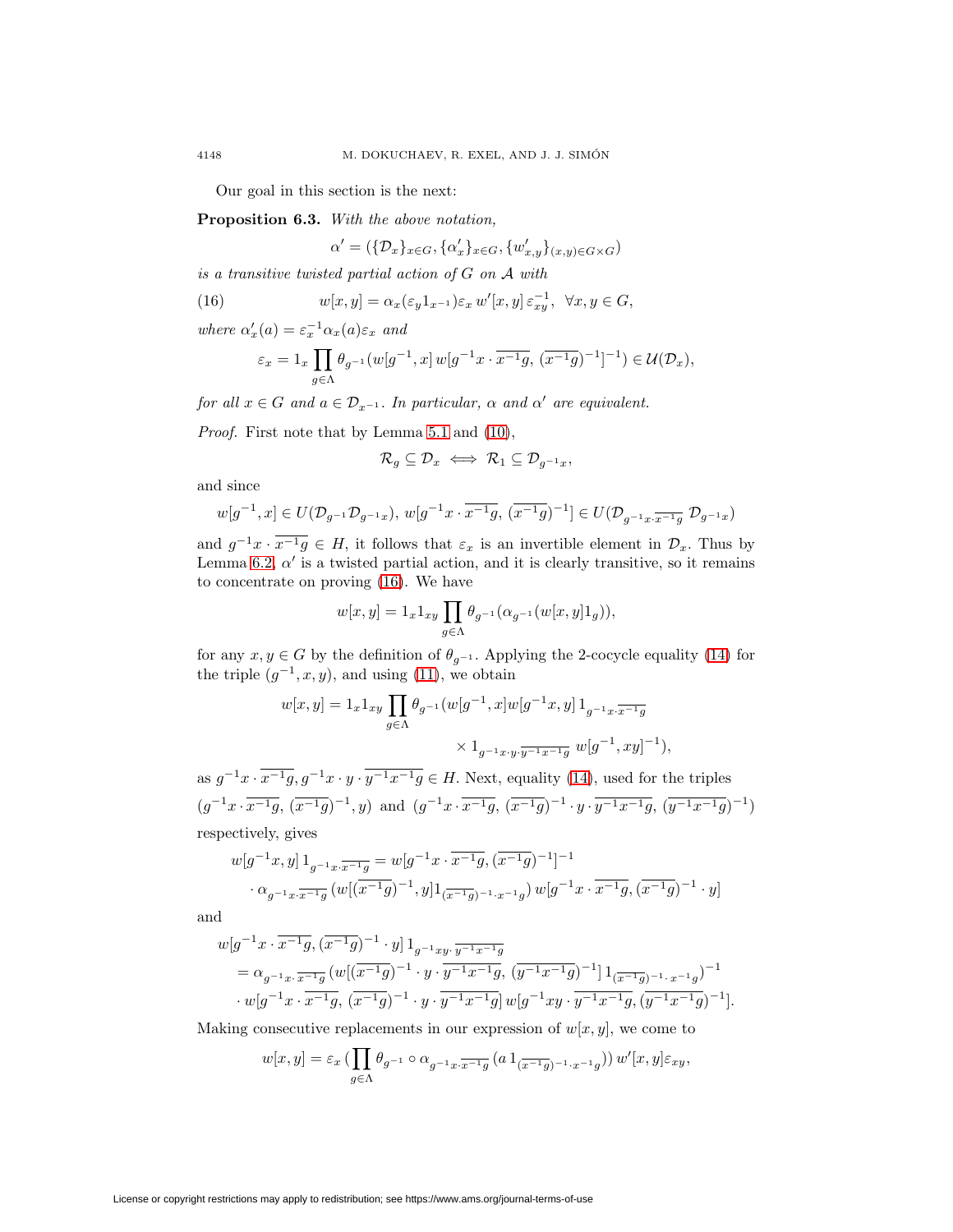where

$$
\begin{aligned} a&=\alpha_{g^{-1}x\cdot \overline{x^{-1}g}}\,(w[(\overline{x^{-1}g})^{-1},y],w[(\overline{x^{-1}g})^{-1}\cdot y\cdot \overline{y^{-1}x^{-1}g},\,(\overline{y^{-1}x^{-1}g})^{-1}]^{-1}\\ &\times 1_{(\overline{x^{-1}g})^{-1}\cdot x^{-1}g})\in \mathcal{D}_{(\overline{x^{-1}g})^{-1}}\,\mathcal{D}_{(\overline{x^{-1}g})^{-1}\cdot y}\,\mathcal{D}_{(\overline{x^{-1}g})^{-1}\cdot y\cdot \overline{y^{-1}x^{-1}g}}, \end{aligned}
$$

<span id="page-12-1"></span>so that it remains to show that

(17) 
$$
1_{xy} \varepsilon_x \prod_{g \in \Lambda} \theta_{g^{-1}} \circ \alpha_{g^{-1}x \cdot \overline{x^{-1}g}} \left( a \, 1_{\left( \overline{x^{-1}g} \right)^{-1} \cdot x^{-1}g} \right) = \alpha_x(\varepsilon_y 1_{x^{-1}}) \varepsilon_x,
$$

for any  $x, y \in G$ .

It will be convenient to take in the above equality g running over  $\Lambda'$ ; it does not cause any harm by the definition of  $\theta_{g^{-1}}$ . Since a lies in  $\mathcal{D}_{(\overline{x^{-1}g})^{-1}}$  we may write

$$
a \, 1_{(\overline{x^{-1}g})^{-1} \cdot x^{-1}g} = \alpha_{(\overline{x^{-1}g})^{-1}} \circ \alpha_{(\overline{x^{-1}g})^{-1}}^{-1} \, (a \, 1_{(\overline{x^{-1}g})^{-1} \cdot x^{-1}g}),
$$

so that when using this to the left hand side of [\(17\)](#page-12-1) and composing  $\alpha_{g^{-1}x\cdot x^{-1}g}$  ∘  $\alpha_{(\overline{x^{-1}q})^{-1}}$ , we obtain that

$$
\begin{aligned} &1_{xy}\,\varepsilon_x\,\prod_{g\in\Lambda'}\theta_{g^{-1}}\circ\alpha_{g^{-1}x\cdot\overline{x^{-1}g}}\,(a\,1_{(\overline{x^{-1}g})^{-1}\cdot x^{-1}g})=1_x1_{xy}\,\prod_{g\in\Lambda'}\theta_{g^{-1}}(w[g^{-1},x]\,\alpha_{g^{-1}x}\circ\\ &\alpha_{(\overline{x^{-1}g})^{-1}}^{-1}\,(a\,1_{(\overline{x^{-1}g})^{-1}\cdot x^{-1}g})\,w[g^{-1}x\cdot\overline{x^{-1}g},\,(\overline{x^{-1}g})^{-1}]^{-1}), \end{aligned}
$$

since  $\alpha_{(x^{-1}g)^{-1}}^{-1} (a 1_{(\overline{x^{-1}g})^{-1} \cdot x^{-1}g}) \in \mathcal{D}_{\overline{x^{-1}g}} \mathcal{D}_{g^{-1}x}$ . Next, putting  $x = 1$  in (i) of Lemma  $5.2$  and using  $(1)$ , we have that the left hand side of  $(17)$  equals

$$
1_{x}1_{xy} \prod_{g \in \Lambda'} \theta_{g^{-1}}(w[g^{-1}, x] \alpha_{g^{-1}x} (1_{x^{-1}} \alpha_{\overline{(x^{-1}g})^{-1}}^{-1} (a 1_{\overline{(x^{-1}g})^{-1} \cdot x^{-1}g}))
$$
  
\n
$$
\times w[g^{-1}x \cdot \overline{x^{-1}g}, (\overline{x^{-1}g})^{-1}]^{-1})
$$
  
\n
$$
= 1_{xy} \prod_{g \in \Lambda'} \theta_{g^{-1}} (\alpha_{g^{-1}} \circ \alpha_{x} (1_{x^{-1}} \alpha_{\overline{(x^{-1}g})^{-1}}^{-1} (a 1_{\overline{(x^{-1}g})^{-1} \cdot x^{-1}g}))) \varepsilon_x
$$
  
\n
$$
= 1_{xy} \prod_{g \in \Lambda'} \theta_{g^{-1}} (\alpha_{g^{-1}} \circ \alpha_{x} \circ \alpha_{\overline{(x^{-1}g})^{-1}}^{-1} (a 1_{\overline{(x^{-1}g})^{-1} \cdot x^{-1}g})) \varepsilon_x.
$$
  
\n
$$
(a 1_{\overline{(x^{-1}g})^{-1} \cdot x^{-1}} 1_{\overline{(x^{-1}g})^{-1} \cdot x^{-1}g})) \varepsilon_x.
$$

The latter, using both items of Lemma [5.2,](#page-9-2) equals

$$
1_{xy} \prod_{g \in \Lambda'} \alpha_x (1_{x^{-1}} \theta_{(\overline{x^{-1}g})^{-1}}^{-1} (a 1_{(\overline{x^{-1}g})^{-1} \cdot x^{-1}} 1_{(\overline{x^{-1}g})^{-1} \cdot x^{-1}g})) \varepsilon_x
$$
  
=  $\alpha_x (1_{x^{-1}} 1_y \prod_{g \in \Lambda'} \theta_{(\overline{x^{-1}g})^{-1}}^{-1} (a)) \varepsilon_x = \alpha_x (\varepsilon_y 1_{x^{-1}}) \varepsilon_x,$ 

<span id="page-12-0"></span>as  $\overline{x^{-1}g}$  runs over  $\Lambda'$ .

. The contract of the contract of the contract of  $\Box$  $\Box$ 

## 7. Existence of a globalization

In this section we prove the existence of globalizations of partial actions on rings which are products of blocks. According to Theorem [4.1,](#page-4-1) it is enough to construct  $\widetilde{w}[x,y] = \widetilde{w}_{x,y} \in \mathcal{U}(\mathcal{A})$  which satisfy the extended partial 2-cocycle equality [\(2\)](#page-4-3). For this purpose, keeping the notation of the previous sections, define for every  $x \in G$  the map  $\tilde{\alpha}_x : A \to A$ , by

$$
\tilde{\alpha}_x(a) = \alpha_x(a1_{x^{-1}}) + 1_{\mathcal{A}} - 1_x,
$$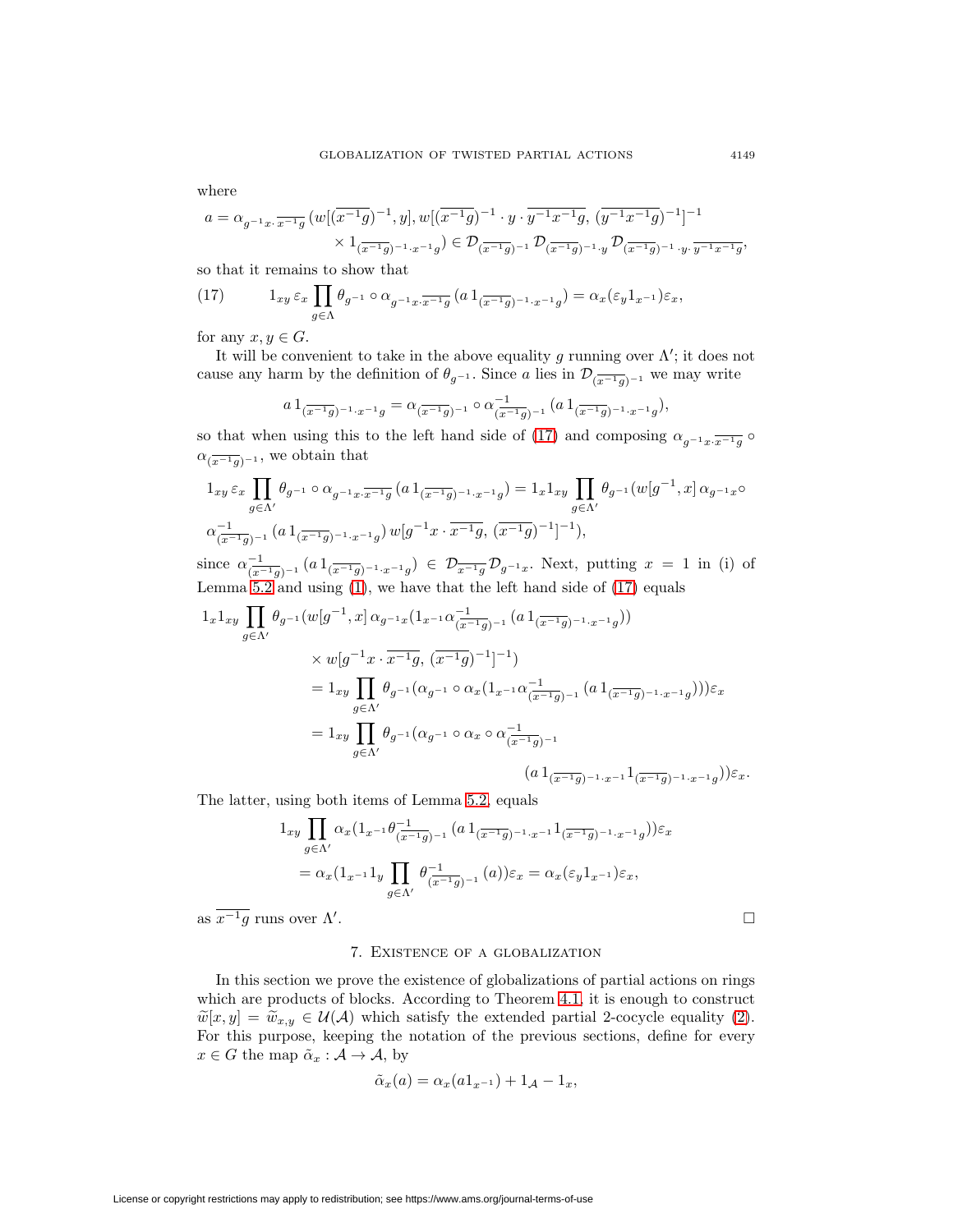<span id="page-13-2"></span>with  $a \in \mathcal{A}$ , and set

(18) 
$$
\widetilde{w}[x,y] = \widetilde{\alpha}_x(\widetilde{\varepsilon}_y)\widetilde{\varepsilon}_x\widetilde{w'}[x,y]\widetilde{\varepsilon}_{xy}^{-1} \in \mathcal{U}(\mathcal{A}),
$$

where

$$
\tilde{\varepsilon}_x = \varepsilon_x + 1_{\mathcal{A}} - 1_x \in \mathcal{U}(\mathcal{A})
$$

and

$$
\widetilde{w'}[x,y] = \prod_{g \in \Lambda'} \theta_{g^{-1}}(w[g^{-1}x \cdot \overline{x^{-1}g}, (\overline{x^{-1}g})^{-1} \cdot y \cdot \overline{y^{-1}x^{-1}g}]) \in \mathcal{U}(\mathcal{A}),
$$

with  $x, y \in G$ . We have by [\(1\)](#page-4-2) that  $1_x 1_{xy} \tilde{\alpha}_x(\tilde{\epsilon}_y) = \alpha_x(1_{x^{-1}} 1_y \tilde{\epsilon}_y) = \alpha_x(1_{x^{-1}} \epsilon_y)$  and consequently

<span id="page-13-0"></span>
$$
1_x 1_{xy} \widetilde{w}[x, y] = w[x, y],
$$

for all  $x, y \in G$ .

We shall use the following composition law and 2-cocycle equality:

**Lemma 7.1.** For every  $x, y, z \in G$  and  $a \in A$  we have

(19) 
$$
\alpha_x(1_{x^{-1}}\tilde{\alpha}_y(a)) = 1_x\tilde{w}[x,y]\tilde{\alpha}_{xy}(a)\tilde{w}[x,y]^{-1}
$$

<span id="page-13-1"></span>and

(20) 
$$
\varepsilon_x^{-1} \alpha_x (1_{x^{-1}} \widetilde{w'}[y, z]) \varepsilon_x \widetilde{w'}[x, yz] = 1_x \widetilde{w'}[x, y] \widetilde{w'}[xy, z].
$$

*Proof.* Notice first that multiplying the left hand side of [\(19\)](#page-13-0) by  $1_{xy}$  gives

$$
\alpha_x(1_{x^{-1}}1_y\tilde{\alpha}_y(a)) = \alpha_x(\alpha_y(a1_{y^{-1}x^{-1}}1_{y^{-1}})) = w[x,y]^{-1}\alpha_{xy}(a1_{y^{-1}x^{-1}})^{-1}w[x,y]^{-1}
$$
  
=  $1_x1_{xy}\tilde{w}[x,y]\tilde{\alpha}_{xy}(a)\tilde{w}[x,y]^{-1},$ 

which is the right hand side multiplied by  $1_{xy}$ . On the other hand, it is directly checked that both sides multiplied by  $1_A - 1_{xy}$  equal  $1_x(1_A - 1_{xy})$ , which proves [\(19\)](#page-13-0).

To prove [\(20\)](#page-13-1), we first observe using [\(11\)](#page-9-1), (i) of Lemma [5.2](#page-9-2) and the obvious equality  $\overline{t_1}\overline{t_2} = \overline{t_1}\overline{t_2}$   $(t_1, t_2 \in G)$  that

$$
\alpha_x(1_{x^{-1}}\widetilde{w'}[y,z])=\prod_{g\in\Lambda'}\alpha_x(1_{x^{-1}}\,\theta_{(\overline{x^{-1}g})^{-1}}(1_{(\overline{x^{-1}g})^{-1}\cdot x^{-1}}1_{(\overline{x^{-1}g})^{-1}}1_{(\overline{x^{-1}g})^{-1}x^{-1}g} \,a)),
$$

where

$$
a = w[(\overline{x^{-1}g})^{-1} \cdot y \cdot \overline{y^{-1}x^{-1}g}, (\overline{y^{-1}x^{-1}g})^{-1} \cdot z \cdot \overline{z^{-1}y^{-1}x^{-1}g}],
$$

taking into account that  $\overline{x^{-1}g}$  runs over  $\Lambda'$  when so too does g with fixed  $x \in G$ . Next, by (ii) of Lemma [5.2,](#page-9-2) [\(1\)](#page-4-2) and the composition law (iv) of Definition [2.1,](#page-2-0) we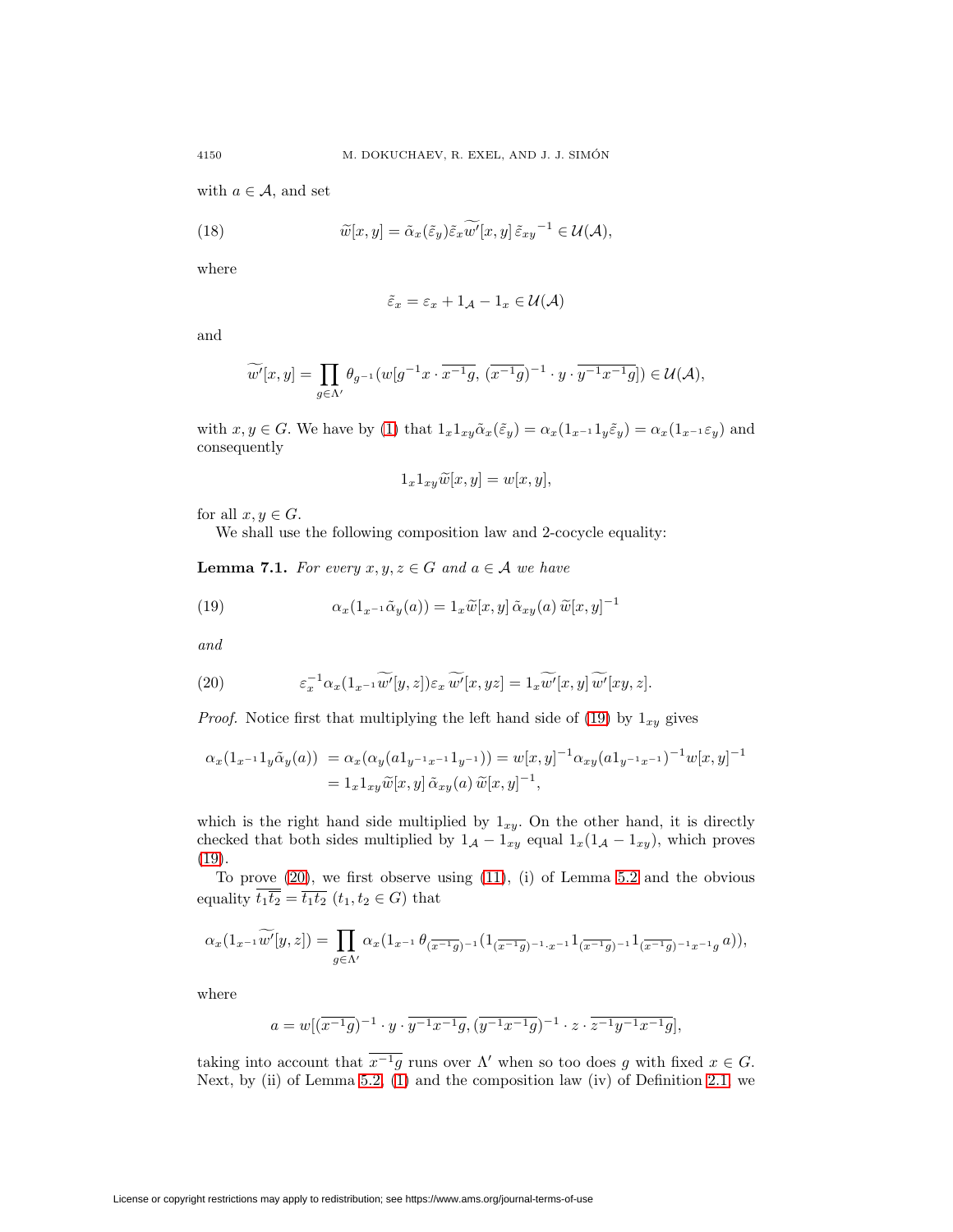obtain

$$
\begin{split} &\tilde{\varepsilon}_{x}^{-1}\alpha_{x}\big(1_{x^{-1}}\widetilde{w}'[y,z]\big)\tilde{\varepsilon}_{x} \\ &=\tilde{\varepsilon}_{x}^{-1}\big(\prod_{g\in\Lambda'}1_{x}\,\theta_{g^{-1}}\circ\alpha_{g^{-1}}\circ\alpha_{x}\circ\alpha_{(\overline{x^{-1}g})^{-1}}^{-1}\big(1_{(\overline{x^{-1}g})^{-1}\cdot x^{-1}}1_{(\overline{x^{-1}g})^{-1}}1_{(\overline{x^{-1}g})^{-1}x^{-1}g}\,a\big)\big)\tilde{\varepsilon}_{x} \\ &=1_{x}\prod_{g\in\Lambda'}\theta_{g^{-1}}\big(w[g^{-1}x\cdot\overline{x^{-1}g},\,(\overline{x^{-1}g})^{-1}\big]\alpha_{g^{-1}x}\circ\\ &\alpha_{(\overline{x^{-1}g})^{-1}}^{-1}\big(1_{(\overline{x^{-1}g})^{-1}\cdot x^{-1}}1_{(\overline{x^{-1}g})^{-1}}1_{(\overline{x^{-1}g})^{-1}x^{-1}g}\,a\big)\,w[g^{-1}x\cdot\overline{x^{-1}g},\,(\overline{x^{-1}g})^{-1}\big]^{-1}\big) \\ &=1_{x}\prod_{g\in\Lambda'}\theta_{g^{-1}}\big(w[g^{-1}x\cdot\overline{x^{-1}g},\,(\overline{x^{-1}g})^{-1}\big]\,\alpha_{g^{-1}x\cdot\overline{x^{-1}g} \cdot(\overline{x^{-1}g})^{-1}}\circ\\ &\alpha_{(\overline{x^{-1}g})^{-1}}^{-1}\big(1_{(\overline{x^{-1}g})^{-1}}1_{(\overline{x^{-1}g})^{-1}x^{-1}g}\,a\big)\,w[g^{-1}x\cdot\overline{x^{-1}g},\,(\overline{x^{-1}g})^{-1}\big]^{-1}\big) \\ &=1_{x}\prod_{g\in\Lambda'}\theta_{g^{-1}}\big(\alpha_{g^{-1}x\cdot\overline{x^{-1}g}}\big(1_{(\overline{x^{-1}g})^{-1}x^{-1}g}\,a\big)\big).\\ &\text{Now, }\theta_{g^{-1}}(b)=\theta_{g^{-1}}\big(\text{pr}_1b\big)\,\,(b\in\mathcal{A}),\text{ by the definition of }\theta_{g^{-1}},\text{ and therefore,} \end{split}
$$

$$
\begin{split} &\varepsilon_x^{-1}\alpha_x(1_{x^{-1}}\widetilde{w'}[y,z])\varepsilon_x\,\widetilde{w'}[x,yz]= \\ &1_x\prod_{g\in\Lambda'}\theta_{g^{-1}}(\mathrm{pr}_1(\alpha_{g^{-1}x\cdot\overline{x^{-1}g}}(\mathrm{pr}_1a)w[g^{-1}x\cdot\overline{x^{-1}g},(\overline{x^{-1}g})^{-1}\cdot yz\cdot(\overline{z^{-1}y^{-1}x^{-1}g})^{-1}])), \end{split}
$$

because  $g^{-1}x \cdot \overline{x^{-1}g} \in H$  and  $\mathcal{R}_1 \subseteq \mathcal{D}_{(\overline{x^{-1}g})^{-1} \cdot x^{-1}g}$ . Finally, the automorphisms  $\text{pr}_1 \circ \alpha_h \circ \text{pr}_1, h \in H$  of  $\mathcal{R}_1$  and the twisting  $\text{pr}_1(w[h, h'])$ ,  $(h \in H)$  form a twisted global action of H on  $\mathcal{R}_1$ , and using the (global) 2-cocycle equality for the triple

$$
(g^{-1}x \cdot \overline{x^{-1}g}, (\overline{x^{-1}g})^{-1} \cdot y \cdot \overline{y^{-1}x^{-1}g}, (\overline{y^{-1}x^{-1}g})^{-1} \cdot z \cdot \overline{z^{-1}y^{-1}x^{-1}g}),
$$

in which each entry belongs to  $H$ , we conclude that

$$
\varepsilon_x^{-1} \alpha_x (1_{x^{-1}} \widetilde{w'}[y, z]) \varepsilon_x \widetilde{w'}[x, yz]
$$
\n
$$
= 1_x \prod_{g \in \Lambda'} \theta_{g^{-1}} (\mathrm{pr}_1(w[g^{-1}x \cdot \overline{x^{-1}g}, (\overline{x^{-1}g})^{-1} \cdot y \cdot \overline{y^{-1}x^{-1}g})
$$
\n
$$
\cdot w[g^{-1}x \cdot y \cdot \overline{y^{-1}x^{-1}g}, (\overline{y^{-1}x^{-1}g})^{-1} \cdot z \cdot \overline{z^{-1}y^{-1}x^{-1}g}]) ) = 1_x \widetilde{w'}[x, y] \widetilde{w'}[xy, z],
$$
\nas desired.

Now we state the following:

**Theorem 7.2.** Let A be a unital ring which is a (non-necessarily finite) product of indecomposable rings. A twisted partial action

$$
\alpha = (\{\mathcal{D}_x\}_{x \in G}, \{\alpha_x\}_{x \in G}, \{w[x, y]\}_{(x, y) \in G \times G})
$$

of a group G on A is globalizable exactly when each  $\mathcal{D}_x$  ( $x \in G$ ) is a unital ring.

Proof. It was already observed that the existence of a globalization implies that each  $\mathcal{D}_x$ ,  $(x \in G)$  is unital. For the converse let  $1_x$  be the unity of  $\mathcal{D}_x$  and assume first that  $\alpha$  is transitive. Keeping the above notation we show that the  $\tilde{w}[x, y]$ 's defined in [\(18\)](#page-13-2) satisfy

<span id="page-14-0"></span>(21) 
$$
\alpha_x(\widetilde{w}[y,z]1_{x^{-1}})\widetilde{w}[x,yz] = 1_x \widetilde{w}[x,y]\widetilde{w}[xy,z],
$$

for any  $x, y, z \in G$ .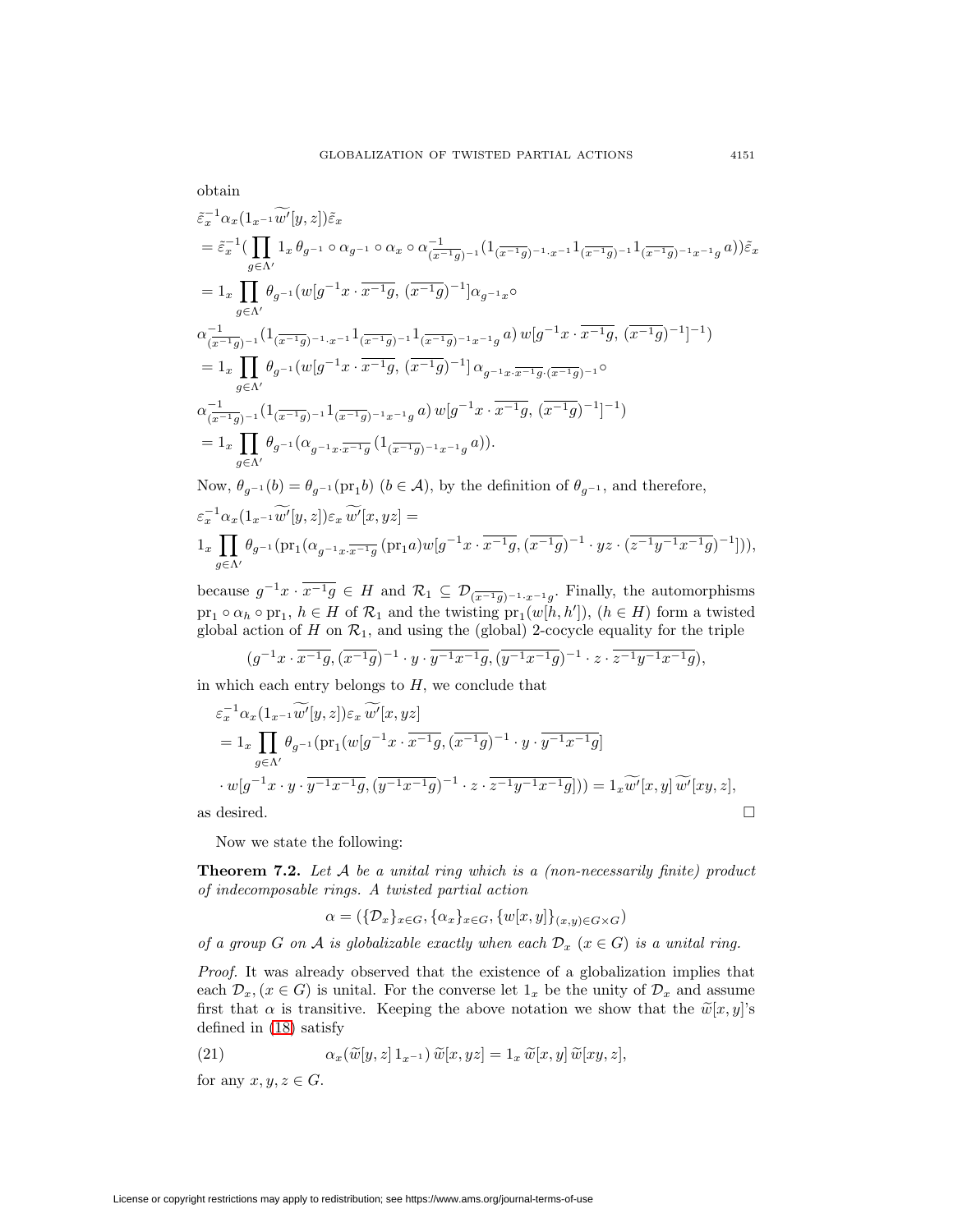The left hand side of [\(21\)](#page-14-0) equals

$$
\alpha_x(1_{x^{-1}}\tilde{\alpha}_y(\tilde{\varepsilon}_z)\tilde{\varepsilon}_y\tilde{w}'[y,z])\alpha_x(1_{x^{-1}}\tilde{\varepsilon}_{yz}^{-1})1_x\tilde{\alpha}_x(\tilde{\varepsilon}_{yz})\tilde{\varepsilon}_x\tilde{w}'[x,yz]\tilde{\varepsilon}_{xyz}^{-1}
$$
  
=  $\alpha_x(1_{x^{-1}}\tilde{\alpha}_y(\tilde{\varepsilon}_z)\tilde{\varepsilon}_y)\varepsilon_x\varepsilon_x^{-1}\alpha_x(1_{x^{-1}}\tilde{w}'[y,z])\varepsilon_x\tilde{w}'[x,yz]\tilde{\varepsilon}_{xyz}^{-1}$   
=  $\alpha_x(1_{x^{-1}}\tilde{\alpha}_y(\tilde{\varepsilon}_z))\alpha_x(1_{x^{-1}}\tilde{\varepsilon}_y)\varepsilon_x\tilde{w}'[x,y]\tilde{w}'[xy,z]\tilde{\varepsilon}_{xyz}^{-1},$ 

by using the definitions of  $\tilde{\alpha}_x$  and  $\varepsilon_x$ , and the equality [\(20\)](#page-13-1). Now, applying [\(19\)](#page-13-0) and expanding  $\tilde{w}[x, y]^{-1}$  according to [\(18\)](#page-13-2), we come to

$$
\widetilde{w}[x,y] \tilde{\alpha}_{xy}(\tilde{\varepsilon}_z) \widetilde{w}[x,y]^{-1} \alpha_x (1_{x^{-1}} \tilde{\varepsilon}_y) \varepsilon_x \widetilde{w'}[x,y] \widetilde{w'}[xy,z] \tilde{\varepsilon}_{xyz}^{-1}
$$
  
=  $\widetilde{w}[x,y] \tilde{\alpha}_{xy}(\tilde{\varepsilon}_z) \tilde{\varepsilon}_{xy} \widetilde{w'}[x,y]^{-1} \tilde{\varepsilon}_x^{-1} \tilde{\alpha}_x (\tilde{\varepsilon}_y)^{-1} 1_x \alpha_x (1_{x^{-1}} \tilde{\varepsilon}_y) \varepsilon_x \widetilde{w'}[x,y] \widetilde{w'}[xy,z] \tilde{\varepsilon}_{xyz}^{-1},$ 

which, after making the cancellations, gives

$$
1_x\widetilde{w}[x,y]\,\widetilde{\alpha}_{xy}(\widetilde{\varepsilon}_z)\,\widetilde{\varepsilon}_{xy}\widetilde{w'}[xy,z]\widetilde{\varepsilon}_{xyz}^{-1} = 1_x\,\widetilde{w}[x,y]\,\widetilde{w}[xy,z],
$$

which is the right hand side of [\(21\)](#page-14-0), as desired.

Finally, for a non-transitive  $\alpha$  we partition the blocks of  $\mathcal A$  into orbits, so that the construction of the  $\tilde{w}$ 's and the verification of [\(21\)](#page-14-0) are obviously reduced to the transitive case. Our result follows now from Theorem [4.1.](#page-4-1)  $\Box$ 

## <span id="page-15-2"></span>8. Uniqueness

<span id="page-15-0"></span>In this section we extend Definition [6.1,](#page-9-3) permitting  $G$  to act on distinct rings, and prove that any two globalizations of a twisted partial action of a group G are equivalent, provided that the rings are products of blocks.

**Definition 8.1.** Let  $A_1$  and  $A_2$  be rings. We say that a twisted partial action

$$
\alpha_1 = (\{\mathcal{D}_x^{(1)}\}_{x \in G}, \{\alpha_{1,x}\}_{x \in G}, \{w_1[x, y]\}_{(x, y) \in G \times G})
$$

of G on  $A_1$  is isomorphic to the twisted partial action

$$
\alpha_2 = (\{\mathcal{D}_x^{(2)}\}_{x \in G}, \{\alpha_{2,x}\}_{x \in G}, \{w_2[x, y]\}_{(x, y) \in G \times G})
$$

of G on  $A_2$  if there exist a ring isomorphism  $\phi : A_1 \to A_2$  such that

(22)  $\phi(\mathcal{D}_x^{(1)}) = \mathcal{D}_x^{(2)} \quad \forall x \in G,$ 

$$
\phi \circ \alpha_{1,x} \circ \phi^{-1}(a) = \alpha_{2,x}(a) \ \forall x \in G, a \in \mathcal{D}_{x^{-1}}^{(2)},
$$

<span id="page-15-1"></span>and

(23) 
$$
\phi_{x,y} w_1[x,y] \phi_{x,y}^{-1} = w_2[x,y] \ \forall x,y \in G
$$

as multipliers of  $\mathcal{D}_x^{(2)} \mathcal{D}_{xy}^{(2)}$ , where  $\phi_{x,y}$  stands for the restriction of  $\phi$  to  $\mathcal{D}_x^{(1)} \mathcal{D}_{xy}^{(1)}$ . Two globalizations

$$
\beta_1 = (\mathcal{B}_1, \{\beta_{1,x}\}_{x \in G}, \{u_1[x,y]\}_{(x,y) \in G \times G})
$$

and

$$
\beta_2 = (\mathcal{B}_2, \{\beta_{2,x}\}_{x \in G}, \{u_2[x,y]\}_{(x,y) \in G \times G})
$$

of a partial action

$$
\alpha = (\{\mathcal{D}_x\}_{x \in G}, \{\alpha_x\}_{x \in G}, \{w[x, y]\}_{(g, h) \in G \times G})
$$

of G on A with embeddings  $\varphi_1 : A \to B_1$  and  $\varphi_2 : A \to B_2$  shall be called isomorphic if the actions  $\beta_1$  and  $\beta_2$  are isomorphic with the ring isomorphism  $\phi : \mathcal{B}_1 \to \mathcal{B}_2$ , and

$$
\phi \circ \varphi_1 = \varphi_2.
$$

License or copyright restrictions may apply to redistribution; see https://www.ams.org/journal-terms-of-use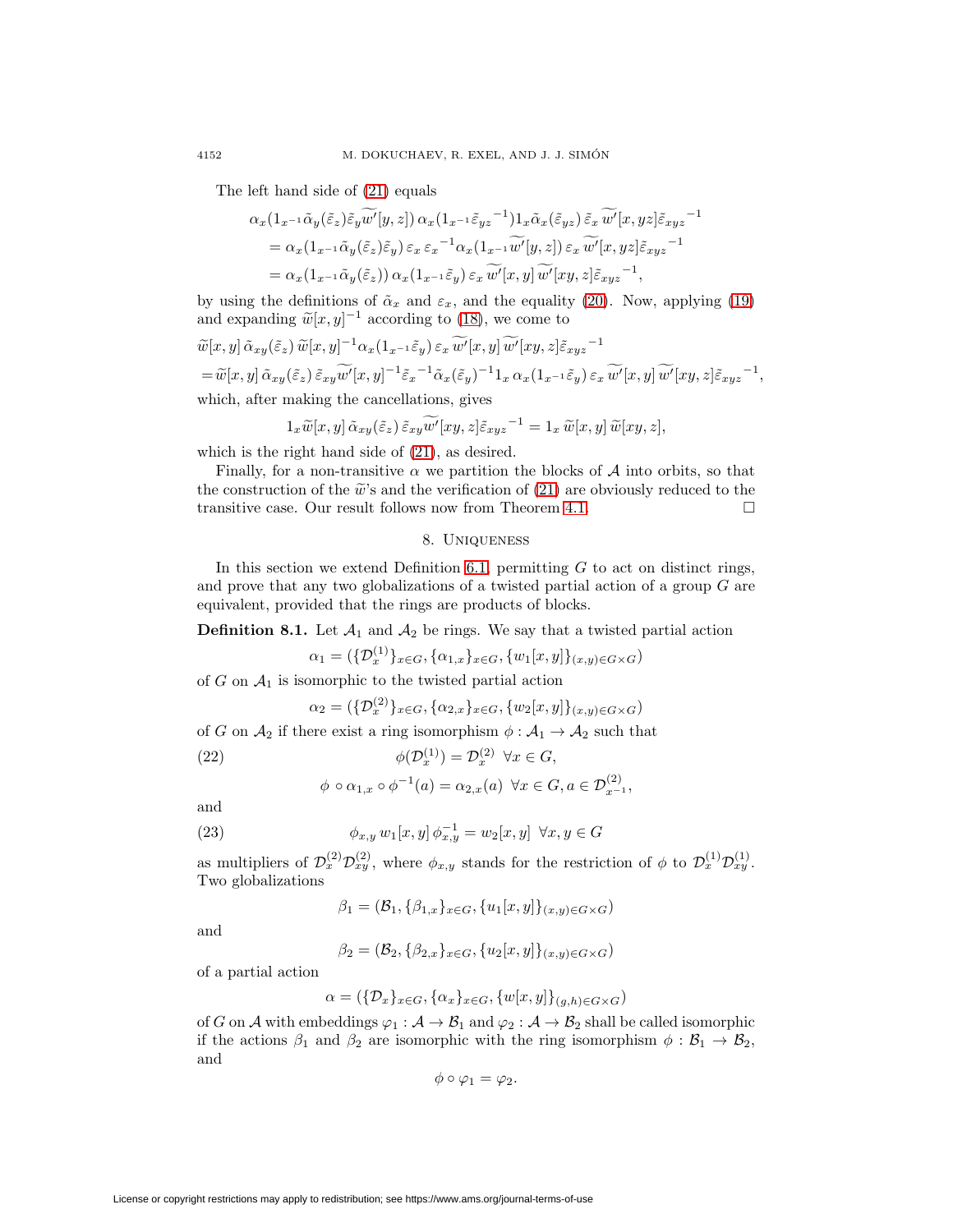We proceed with the next:

<span id="page-16-2"></span>**Lemma 8.2.** Let

 $\alpha = (\{\mathcal{D}_x\}_{x \in G}, \{\alpha_x\}_{x \in G}, \{w[x, y]\}_{(q, h) \in G \times G})$ 

be a twisted partial action of G on a unital ring A and

$$
\beta_1 = (\mathcal{B}_1, \{\beta_{1,x}\}_{x \in G}, \{u_1[x, y]\}_{(x, y) \in G \times G}),
$$
  

$$
\beta_2 = (\mathcal{B}_2, \{\beta_{2,x}\}_{x \in G}, \{u_2[x, y]\}_{(x, y) \in G \times G})
$$

be globalizations of  $\alpha$  with embeddings  $\varphi_1 : A \to B_1$  and  $\varphi_2 : A \to B_2$ . If

(24) 
$$
\varphi_1^{-1}(u_1[x,y]\varphi_1(1_{\mathcal{A}})) = \varphi_2^{-1}(u_2[x,y]\varphi_2(1_{\mathcal{A}})) \ \forall x, y \in G,
$$

then  $\beta_1$  and  $\beta_2$  are isomorphic.

*Proof.* Write  $\widetilde{w}[x, y] = \varphi_1^{-1}(u_1[x, y]\varphi_1(1_A)), (x, y \in G)$ . By (ii) of Definition [2.2,](#page-2-1)  $\mathcal{B}_1 = \sum_{x \in G} \beta_{1,x}(\varphi_1(\mathcal{A}))$  and  $\mathcal{B}_2 = \sum_{x \in G} \beta_{2,x}(\varphi_2(\mathcal{A}))$ , and we claim that the map  $\phi : \mathcal{B}_1 \to \mathcal{B}_2$  additively determined by  $\beta_{1,x}(\varphi_1(a)) \mapsto \beta_{2,x}(\varphi_2(a)),$   $(a \in \mathcal{A})$ , is well defined. For suppose that

<span id="page-16-1"></span>
$$
\sum_i \beta_{1,x_i}(\varphi_1(a_i)) = 0,
$$

and we want to be sure that  $\sum_i \beta_{2,x_i}(\varphi_2(a_i)) = 0$ .

For all  $y \in G$  and  $a \in \mathcal{A}$  we have  $\sum_i \beta_{1,x_i}(\varphi_1(a_i))\beta_{1,y}(\varphi_1(a)) = 0$  and applying  $\beta_y^{-1}$  we obtain

$$
0 = \sum_{i} \beta_{1,y}^{-1} \circ \beta_{1,x_i}(\varphi_1(a_i))\varphi_1(a)
$$
  
= 
$$
\sum_{i} u_1[y^{-1}, y]^{-1} \beta_{1,y^{-1}} \circ \beta_{1,x_i}(\varphi_1(a_i))u_1[y^{-1}, y]\varphi_1(a)
$$
  
= 
$$
\sum_{i} u_1[y^{-1}, y]^{-1} u_1[y^{-1}, x_i] \beta_{1,y^{-1}x_i}(\varphi_1(a_i))u_1[y^{-1}, x_i]^{-1} u_1[y^{-1}, y]\varphi_1(a)
$$
  
= 
$$
\sum_{i} u_1[y^{-1}, y]^{-1} u_1[y^{-1}, x_i] \beta_{1,y^{-1}x_i}(\varphi_1(a_i))\varphi_1(1_{y^{-1}x_i})u_1[y^{-1}, x_i]^{-1} u_1[y^{-1}, y]\varphi_1(a),
$$

since by (iii) of Definition [2.2,](#page-2-1)

$$
\beta_{1,y^{-1}x_i}(\varphi_1(a_i))\varphi_1(1_{y^{-1}x_i})u_1[y^{-1},x_i]^{-1}u_1[y^{-1},y]\varphi_1(a)
$$

is contained in

$$
\beta_{1,y^{-1}x_i}(\varphi_1(\mathcal{A}))\varphi_1(\mathcal{A})=\varphi_1(\mathcal{D}_{y^{-1}x_i})=\varphi_1(\mathcal{A})\varphi_1(1_{y^{-1}x_i}).
$$

Next in view of  $\varphi_1(1_{y^{-1}x_i}) = \varphi_1(\alpha_{y^{-1}x_i}(1_{x_i^{-1}y})) = \beta_{1,y^{-1}x_i}(\varphi_1(1_{x_i^{-1}y}))$  we have that the above sum equals

$$
\sum_{i} u_1[y^{-1}, y]^{-1} u_1[y^{-1}, x_i] \beta_{1,y^{-1}x_i} (\varphi_1(a_i 1_{x_i^{-1}y})) u_1[y^{-1}, x_i]^{-1} u_1[y^{-1}, y] \varphi_1(a)
$$
  
= 
$$
\sum_{i} \varphi_1(\widetilde{w}[y^{-1}, y]^{-1} \widetilde{w}[y^{-1}, x_i] \alpha_{y^{-1}x_i} (a_i 1_{x_i^{-1}y}) \widetilde{w}[y^{-1}, x_i]^{-1} \widetilde{w}[y^{-1}, y] a),
$$

<span id="page-16-0"></span>which implies

(25) 
$$
\sum_{i} \widetilde{w}[y^{-1}, y]^{-1} \widetilde{w}[y^{-1}, x_i] \alpha_{y^{-1}x_i} (a_i 1_{x_i^{-1}y}) \widetilde{w}[y^{-1}, x_i]^{-1} \widetilde{w}[y^{-1}, y] a = 0,
$$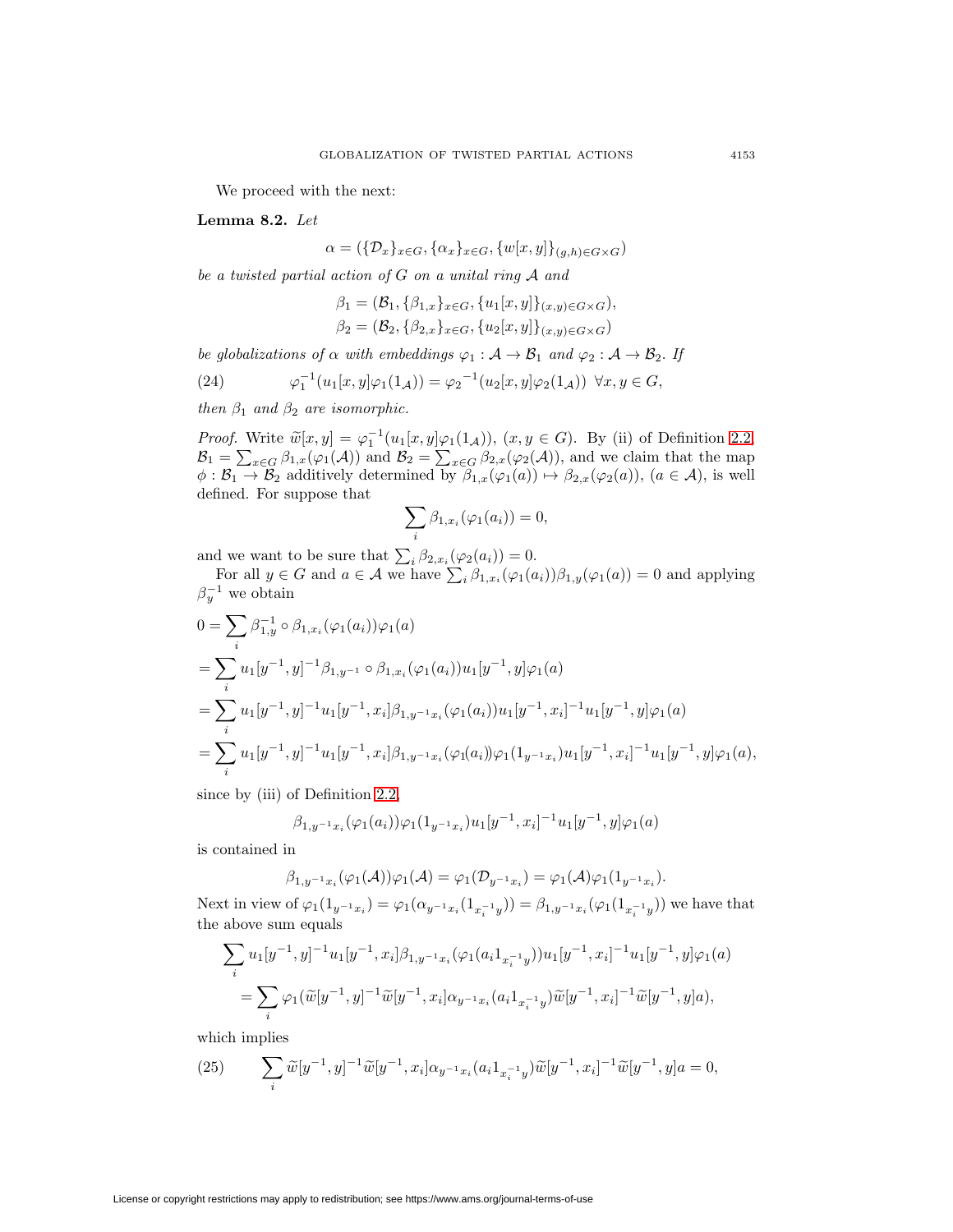as  $\varphi_1$  is a monomorphism. Applying  $\varphi_2$ , we obtain by a symmetric calculation that

$$
\sum_i \beta_{2,x_i}(\varphi_2(a_i))\beta_{2,y}(\varphi_2(a))=0
$$

for all  $y \in G$  and  $a \in \mathcal{A}$ . It follows that  $\sum_i \beta_{2,x_i}(\varphi_2(a_i))\mathcal{B}_2 = 0$ . Now  $\mathcal{B}_2$  is a sum of unital rings and therefore by Remark 2.5 of [\[11\]](#page-23-5) it is right s-unital, i.e. for every  $b \in \mathcal{B}_2$  there exists an element  $e \in \mathcal{B}_2$  such that  $b = be$ . Consequently,  $\sum_i \beta_{2,x_i}(\varphi_2(a_i)) = 0$ , as claimed.

In a similar fashion,  $\beta_{2,x}(\varphi_2(a)) \mapsto \beta_{1,x}(\varphi_1(a))$ ,  $(x \in G, a \in \mathcal{A})$  also determines a well-defined map  $\phi': \mathcal{B}_2 \to \mathcal{B}_1$  and obviously,  $\phi' \circ \phi = \phi \circ \phi' = 1$ . Consequently,  $\phi$  is a bijection with inverse  $\phi'$ .

Observe now that when proving [\(25\)](#page-16-0) we have established that for all  $x \in G$ ,  $a, b \in$  $\mathcal{A},$ 

$$
\beta_{1,y}^{-1} \circ \beta_{1,x}(\varphi_1(a))\varphi_1(b) = \varphi_1(c)
$$

with

$$
c = \widetilde{w}[y^{-1}, y]^{-1} \widetilde{w}[y^{-1}, x] \alpha_{y^{-1}x}(a1_{x^{-1}y}) \widetilde{w}[y^{-1}, x]^{-1} \widetilde{w}[y^{-1}, y]b,
$$

and similarly with  $\beta_{2,x}$  and  $\varphi_2$ . This yields that  $\phi$  maps  $\beta_{1,x}(\varphi_1(a)) \cdot \beta_{1,y}(\varphi_1(b)) =$  $\beta_{1,y}(\beta_{1,y}^{-1}\circ\beta_{1,x}(\varphi_1(a))\varphi_1(b))=\beta_{1,y}(\varphi_1(c))$  to  $\beta_{2,y}(\varphi_1(c))=\beta_{2,x}(\varphi_2(a))\cdot\beta_{2,y}(\varphi_2(b)),$ so that  $\phi$  preserves multiplication. Since addition is obviously also preserved,  $\phi$  is a ring isomorphism.

It is immediately seen that for all  $x \in G$  one has  $\beta_{2,x} \circ \phi = \phi \circ \beta_{1,x}$  and  $\phi \circ \varphi_1 = \varphi_2$ .

It remains to check that  $\phi$  respects the twistings, i.e. the global version of [\(23\)](#page-15-1). For taking arbitrary  $x, y, z \in G$  and  $a \in \mathcal{A}$ , we have

$$
u_1[x, y] \beta_{1,z}(\varphi_1(a)) = \beta_{1,z}(\beta_{1,z}^{-1}(u_1[x, y])\varphi_1(a))
$$
  
\n
$$
= \beta_{1,z}(u_1[z^{-1}, z]^{-1}\beta_{1,z^{-1}}(u_1[x, y])u_1[z^{-1}, z]\varphi_1(a))
$$
  
\n
$$
= \beta_{1,z}(u_1[z^{-1}, z]^{-1}u_1[z^{-1}, x]u_1[z^{-1}x, y]u_1[z^{-1}, xy]^{-1}u_1[z^{-1}, z]\varphi_1(a))
$$
  
\n
$$
= \beta_{1,z}(\varphi_1(d)),
$$

with

$$
d = \widetilde{w}[z^{-1}, z]^{-1} \widetilde{w}[z^{-1}, x] \widetilde{w}[z^{-1}x, y] \widetilde{w}[z^{-1}, xy]^{-1} \widetilde{w}[z^{-1}, z]a,
$$

by the global 2-cocycle equality and [\(24\)](#page-16-1). Consequently  $\phi$  maps

$$
u_1[x, y]\beta_{1,z}(\varphi_1(a)) = \beta_{1,z}(\varphi_1(d)) \mapsto \beta_{2,z}(\varphi_1(d)) = u_2[x, y]\beta_{2,z}(\varphi_2(a)),
$$

by a similar calculation. It follows that  $\phi(u_1[x, y]b) = u_2[x, y]\phi(b)$  for all  $x, y \in G$ and  $b \in \mathcal{B}_1$ . Analogously,  $\phi(bu_1[x, y]) = \phi(b)u_2[x, y]$  and thus

$$
\phi u_1[x, y] \, \phi^{-1} = u_2[x, y],
$$

for all  $x, y \in G$ , which is the global version of [\(23\)](#page-15-1).

If  $A$  is a product of blocks, then we are able to show that any two unital globalizations of a partial action  $\alpha$  of G on A are equivalent in a certain sense, specified below. For this purpose we will show first that if  $\beta$  is a globalization for  $\alpha$  with  $\beta$ being the ring under the global action, then  $\beta$  is also a product of blocks, provided that  $\beta$  has  $1_{\beta}$ . We first give the details for the transitive case in Lemma [8.3](#page-18-0) below because of simplicity of the notation; the general case is obtained similarly, which we do in Proposition [8.4.](#page-19-0)

Observe next that if A is a two-sided ideal in a (non-necessarily unital) ring  $\beta$ and if A has  $1_A$ , then  $1_A$  is central in B and  $A = B1_A$ . Moreover, A is a direct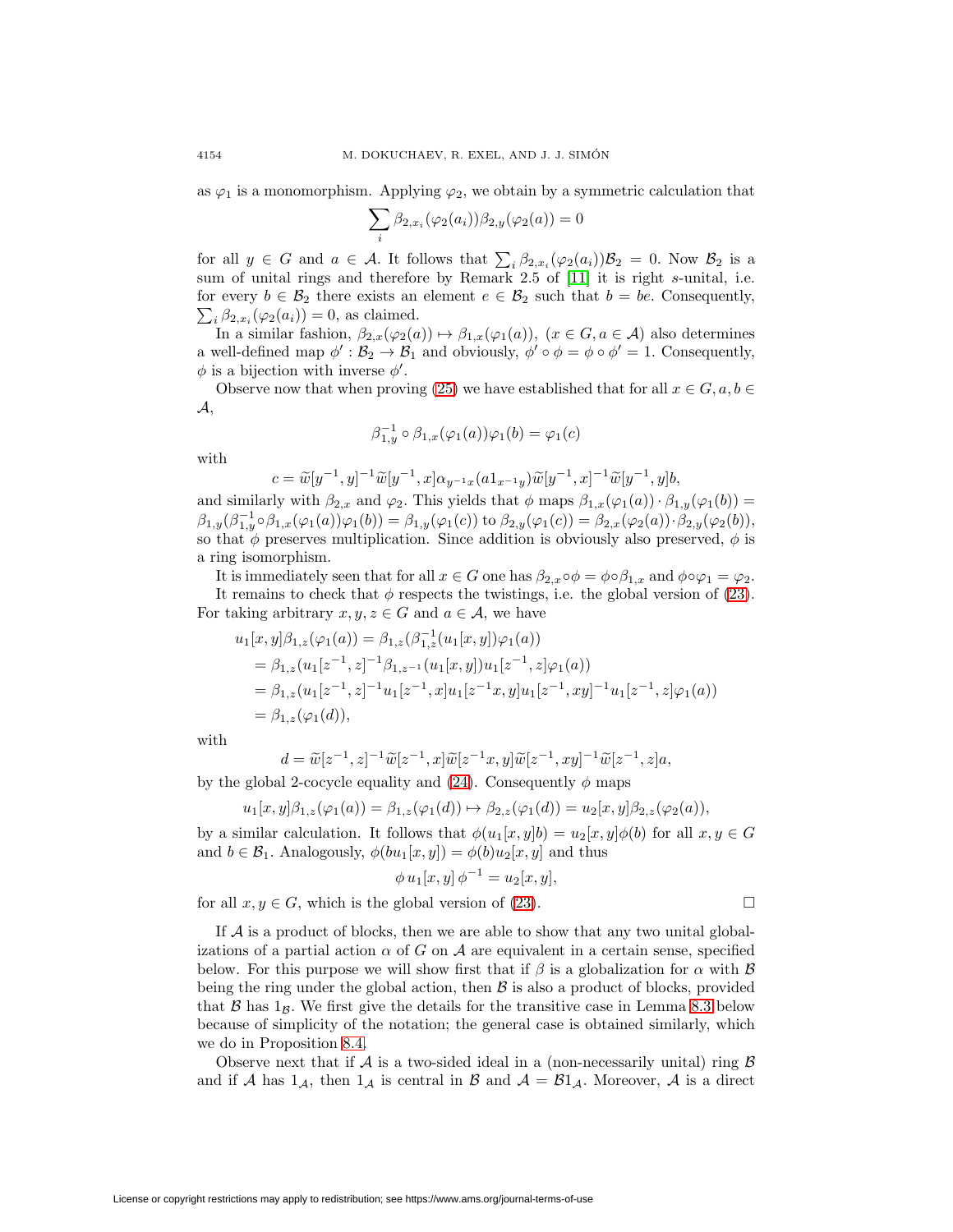<span id="page-18-0"></span>summand of  $\beta$ , for the complement of  $\mathcal A$  in  $\mathcal B$  is the annihilator of  $1_{\mathcal A}$  in  $\beta$ . It follows that each direct summand of  $A$  is a direct summand of  $B$ .

**Lemma 8.3.** Let  $A$  be a unital ring which is a (finite or infinite) product of indecomposable rings and let

$$
\alpha = (\{\mathcal{D}_x\}_{x \in G}, \{\alpha_x\}_{x \in G}, \{w[x, y]\}_{(x, y) \in G \times G})
$$

be a transitive twisted partial action of G on A (in particular, each  $\mathcal{D}_x$ ,  $(x \in G)$ , is a unital ring). Let H,  $\Lambda$  and  $\Lambda'$  be as in Section [5](#page-7-0), and let

$$
\beta = (\mathcal{B}, \{\beta_x\}_{x \in G}, \{u[x, y]\}_{(x, y) \in G \times G})
$$

be a globalization of  $\alpha$ , with the embedding  $\varphi : A \to B$ . Setting  $\mathcal{R}_g = \beta_g(\varphi(\mathcal{R}_1)),$  $(g \in \Lambda')$ , the following holds:

(i)  $\beta_x(\mathcal{R}_1) = \beta_y(\mathcal{R}_1) \iff x^{-1}y \in H.$ (ii)  $\beta_x(\mathcal{R}_q) = \mathcal{R}_{\overline{x}\overline{q}}$  for each  $g \in \Lambda'$  and  $x \in G$ . (iii) There is an embedding

$$
\psi: \mathcal{B} \to \mathcal{B}' = \prod_{g \in \Lambda'} \mathcal{R}_g
$$

which forms commutative triangles with the projections  $\mathcal{B}' \to \mathcal{R}_g$  and  $\mathcal{B} \to \mathcal{R}_g$  for each  $g \in \Lambda'$ .

(iv) B has  $1_B$  if and only if  $\psi$  is an isomorphism. In this case  $\beta$  is transitive.

(v) If  $\alpha$  is unitally globalizable, then any globalization of  $\alpha$  is unital.

*Proof.* Assume for simplicity of notation that  $A \subseteq B$  so that we can write  $\mathcal{R}_g =$  $\beta_g(\mathcal{R}_1)$ , with  $g \in \Lambda'$ . We have that each block of A is a direct factor of B, and for each  $g \in \Lambda'$  the ring  $\mathcal{R}_g$  is an indecomposable direct factor of  $\mathcal{B}$ , which lies in  $\mathcal{A}$ exactly when  $g \in \Lambda$ . Evidently  $\mathcal{R}_g \neq \mathcal{R}_{g'} \Longrightarrow \mathcal{R}_g \cap \mathcal{R}_{g'} = 0$   $(g, g' \in \Lambda')$ . We readily have that

$$
H = \{x \in G : \beta_x(\mathcal{R}_1) = \mathcal{R}_1\}.
$$

Next, an invertible multiplier preserves an idempotent ideal, so that

$$
u[x,y]\beta_z(\mathcal{R}_1) = \beta_z(\mathcal{R}_1)u[x,y] = \beta_z(\mathcal{R}_1),
$$

for arbitrary  $x, y, z \in G$ . In particular, each  $R_g$   $(g \in \Lambda')$  is preserved by the  $u[x, y]$ 's. Now, for  $x, y \in G$  we have

$$
\beta_x(\mathcal{R}_1) = \beta_y(\mathcal{R}_1) \iff \mathcal{R}_1 = \beta_y^{-1} \circ \beta_x(\mathcal{R}_1),
$$

and the latter equals

$$
u[y^{-1}, y]^{-1} \beta_{y^{-1}} \circ \beta_x(\mathcal{R}_1) u[y^{-1}, y] = u[y^{-1}, y]^{-1} u[y^{-1}, x] \beta_{y^{-1}x}(\mathcal{R}_1) u[y^{-1}, x]^{-1} u[y^{-1}, y] = \beta_{y^{-1}x}(\mathcal{R}_1),
$$

which gives (i).

Next observe that

$$
\beta_x(\mathcal{R}_1) = u[\overline{x}, \overline{x}^{-1}x]^{-1} \beta_{\overline{x}} \circ \beta_{\overline{x}^{-1}x}(\mathcal{R}_1) u[\overline{x}, \overline{x}^{-1}x] = \mathcal{R}_{\overline{x}},
$$

as  $\overline{x}^{-1}x \in H$ . Therefore,

$$
\beta_x(\mathcal{R}_g) = u[x, g] \beta_{xg}(\mathcal{R}_1) u[x, g]^{-1} = \mathcal{R}_{\overline{xg}},
$$

with  $x \in G, g \in \Lambda'$ , proving (ii).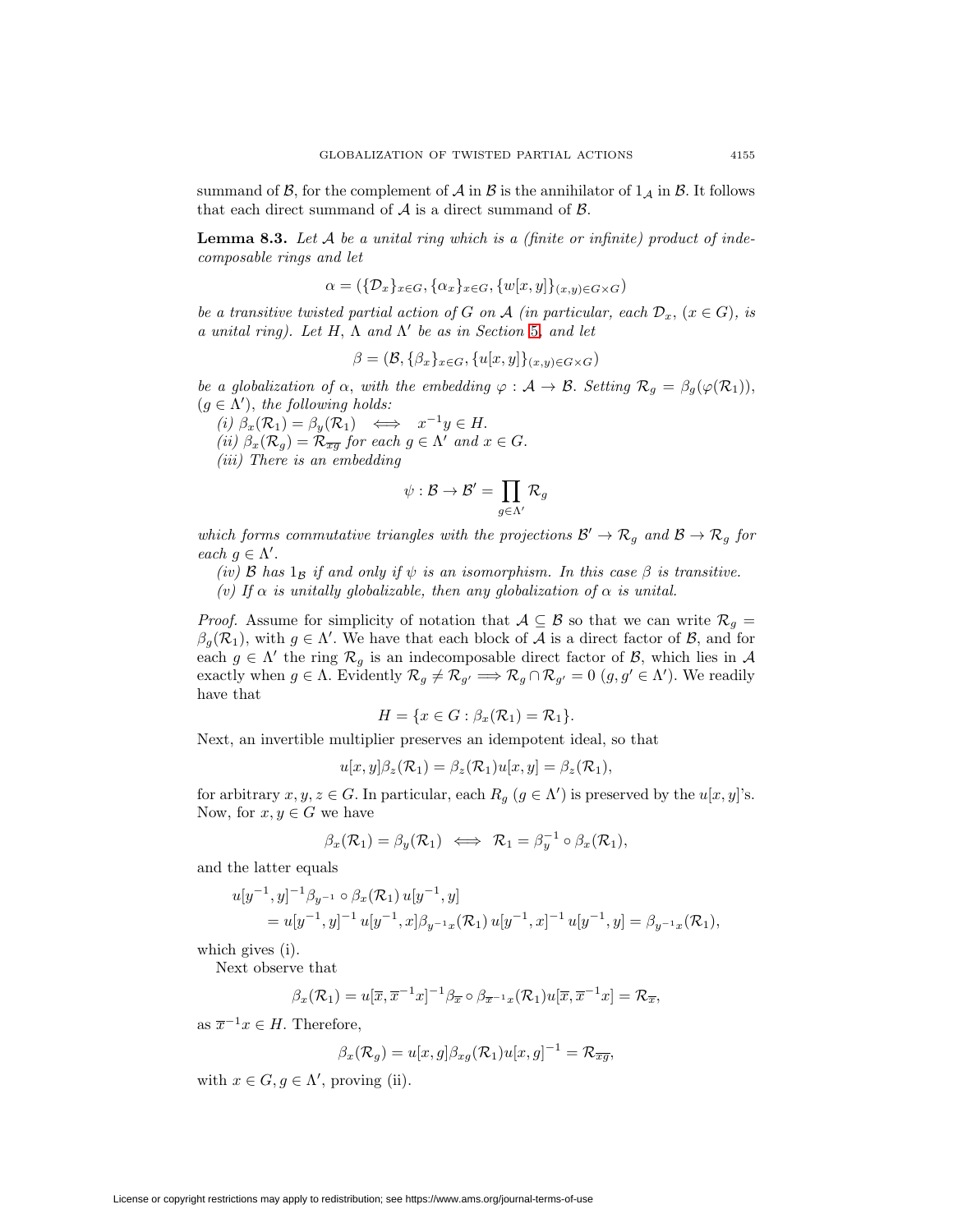It follows from (ii) that

<span id="page-19-1"></span>
$$
\beta_x(\mathcal{A}) = \prod_{g \in \Lambda} \mathcal{R}_{\overline{xg}} \subseteq \mathcal{B},
$$

for any  $x \in G$ . Consider the direct product  $\mathcal{B}' = \prod_{g \in \Lambda'} \mathcal{R}_g$ . By the universal property of the product there is a unique homomorphism  $\psi : \mathcal{B} \to \mathcal{B}'$  giving commutative triangles with the projections  $\mathcal{B}' \to \mathcal{R}_g$  and  $\mathcal{B} \to \mathcal{R}_g$  for each  $g \in \Lambda'$ . Since  $\mathcal{B} = \sum_{x \in G} \beta_x(\mathcal{A})$ , an arbitrary  $b \in \mathcal{B}$  can be written as  $b = \beta_{x_1}(a_1) + \cdots + \beta_{x_s}(a_s)$ for some  $x_1, \ldots, x_s \in G$  and  $a_1, \ldots, a_s \in A$ . It is easy to see that one can choose the elements  $a_1, \ldots, a_s \in \mathcal{A}$  so that if  $\text{pr}_g(\beta_{x_i}(a_i)) \neq 0$  for some i and  $g \in \Lambda'$ , then  $\operatorname{pr}_g(\sum_{j\neq i} \beta_{x_j}(a_j)) = 0$ , where  $\operatorname{pr}_g$  denotes the projection  $\mathcal{B} \to \mathcal{R}_g$ . It follows that  $\psi$  is injective, proving (iii).

Now observe that B has  $1_B$  exactly when there are finitely many  $x_1, \ldots, x_s$  in G such that  $\mathcal{B} = \sum \beta_{x_i}(\mathcal{A})$ . Consequently, there exists a partition

(26) 
$$
\Lambda' = \Lambda_1 \cup \Lambda_2 \cup \ldots \cup \Lambda_s
$$

<span id="page-19-2"></span>into disjoint subsets such that

(27) 
$$
\prod_{g \in \Lambda_i} \mathcal{R}_g \subseteq \beta_{x_i}(\mathcal{A}), i = 1, \ldots, s,
$$

<span id="page-19-3"></span>and

(28) 
$$
\mathcal{B} = (\prod_{g \in \Lambda_1} \mathcal{R}_g) \oplus \ldots \oplus (\prod_{g \in \Lambda_s} \mathcal{R}_g) \cong \prod_{g \in \Lambda'} \mathcal{R}_g.
$$

This proves (iv).

<span id="page-19-4"></span>Finally, if (29)  ${\overline{x_i g} : g \in \Lambda, i = 1, ..., s} = \Lambda',$ 

for some  $x_1, \ldots, x_s \in G$ , then one can obtain a partition [\(26\)](#page-19-1) with [\(27\)](#page-19-2) so that [\(28\)](#page-19-3) holds. Thus B has  $1_B$  exactly when [\(29\)](#page-19-4) is verified. The latter condition, however, depends only on A G and  $\alpha$ , and this proves (y). depends only on  $A, G$  and  $\alpha$ , and this proves (v).

Now we pass to the non-necessarily transitive case. Suppose that  $A$  is a (finite or infinite) product of blocks:

(30) 
$$
\mathcal{A} = \prod_{\lambda \in \Lambda} \mathcal{R}_{\lambda},
$$

i.e. each  $\mathcal{R}_{\lambda}$  is an indecomposable unital ring, and let

<span id="page-19-5"></span> $\alpha = (\{\mathcal{D}_x\}_{x \in G}, \{\alpha_x\}_{x \in G}, \{w[x, y]\}_{(x, y) \in G \times G})$ 

be a twisted partial action of G on A such that each  $\mathcal{D}_x$  ( $x \in G$ ) is unital. If  $\alpha$  is non-necessarily transitive, then for a given block  $\mathcal{R}_{\lambda}$  its *orbit* is defined by  $o_\lambda = \{ \mathcal{R}_{\lambda'} : \exists g \in G, \mathcal{R}_\lambda \subseteq \mathcal{D}_{g^{-1}}, \alpha_g(\mathcal{R}_\lambda) = \mathcal{R}_{\lambda'} \}.$  These are the block-orbits of A with respect to  $\alpha$ . Thus we partition the blocks into a disjoint union of block-orbits, and let  $\Upsilon \subseteq \Lambda$  be such that  $\{\mathcal{R}_{\mu} : \mu \in \Upsilon\}$  is a complete set of representatives of the block-orbits. For any  $\mu \in \Upsilon$ , put  $\mathcal{O}_{\mu} = \prod \mathcal{R}_{\lambda}$ , where  $\mathcal{R}_{\lambda}$  runs over  $o_{\mu}$ . Then evidently

$$
\mathcal{A}=\prod_{\mu\in\Upsilon}\mathcal{O}_\mu.
$$

<span id="page-19-0"></span>The ring  $\mathcal{O}_{\mu}$  will be called the *orbit ideal* corresponding to  $\mu$ . Clearly  $\alpha$  restricts to a transitive twisted partial action of G on each orbit ideal.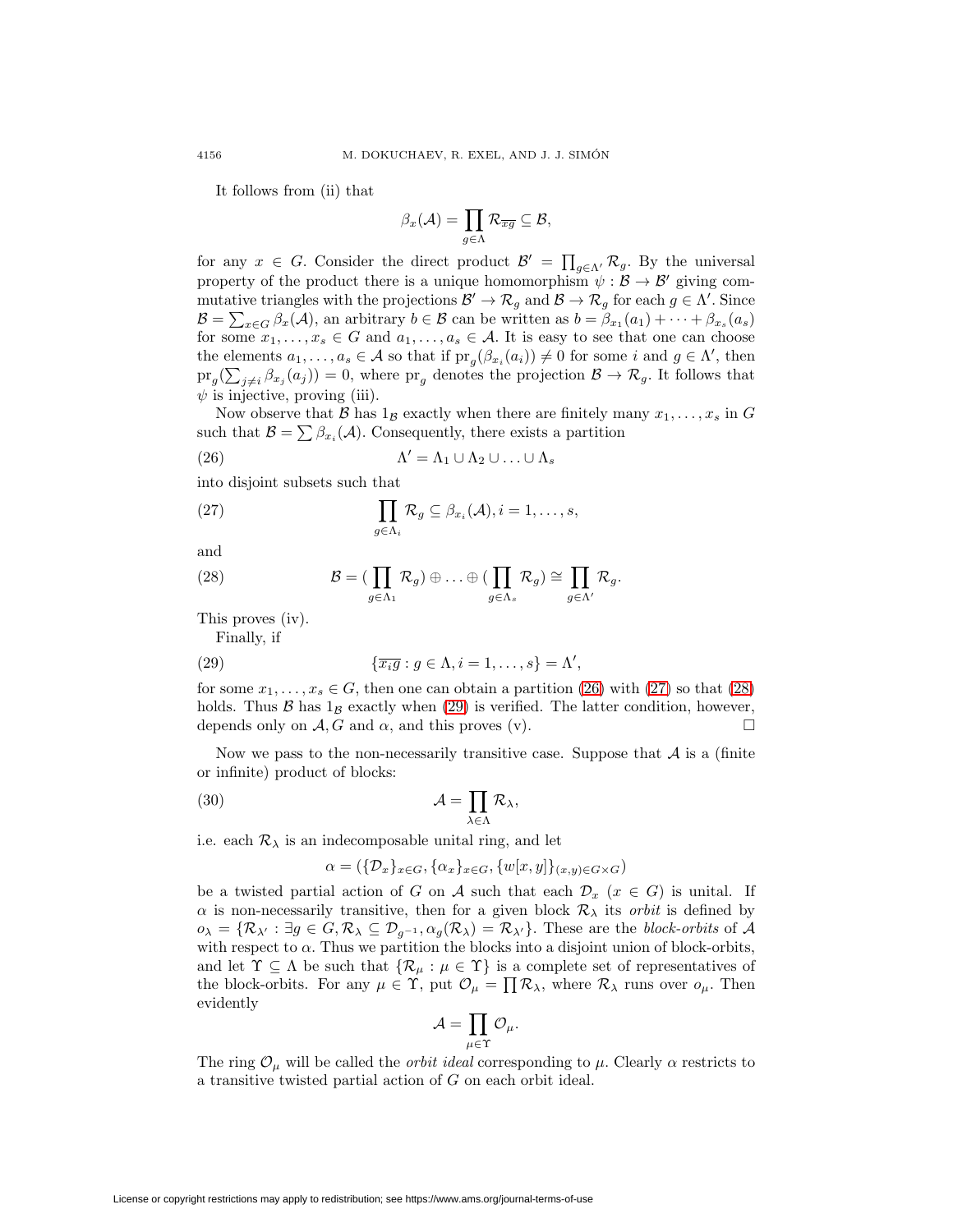**Proposition 8.4.** Let A be a unital ring which is a (finite or infinite) product of indecomposable rings and let  $\alpha$  be a unitally globalizable partial action of G on A. If  $\beta$  is an arbitrary globalization of  $\alpha$  with G acting (globally) on B, then

(i)  $\beta$  has  $1_{\beta}$  and  $\beta$  is a product of blocks;

(ii) each block-orbit of  $\beta$  contains exactly one block orbit of  $\mathcal A$  and this establishes a one-to-one correspondence between the block-orbits of  $\beta$  and those of  $\mathcal{A}$ ;

(iii) the restriction of β to an orbit ideal of **B** forms a globalization for  $\alpha$  restricted to the corresponding orbit ideal of A.

*Proof.* Write  $A$  as in [\(30\)](#page-19-5) and assume the notation introduced above with respect to the orbits. Assume also for simplicity that  $A \subseteq \mathcal{B}$ . Given  $\mu \in \Upsilon$ , we have a transitive twisted partial action of G on  $\mathcal{O}_{\mu}$  by means of  $\alpha$ , and let  $\mathcal{R}_{\mu}$ ,  $H(\mu)$ ,  $\Lambda(\mu)$ ,  $\Lambda'(\mu)$ correspond to  $\mathcal{R}_1, H, \Lambda$  and  $\Lambda'$ , respectively, in the notation of Lemma [8.3.](#page-18-0) Similarly as in the transitive case we have an embedding

(31) 
$$
\psi : \mathcal{B} \to \prod_{\mu \in \Upsilon} \prod_{g \in \Lambda'(\mu)} \mathcal{R}_{\mu,g},
$$

where  $\mathcal{R}_{\mu,g} = \beta_g(\mathcal{R}_\mu)$ . Set  $\mathcal{O}'_\mu = \sum_{x \in G} \beta_x(\mathcal{O}_\mu) \subseteq \mathcal{B}$ . Clearly, if  $\mu' \in \Upsilon, \mu' \neq \mu$ , then  $\mathcal{R}_{\mu',g}\cap\mathcal{O}'_\mu=0$  for any  $g\in\Lambda(\mu');$  in particular,  $\mathcal{O}_\mu$  is the unique orbit ideal of A contained in  $\mathcal{O}'_\mu$ . It is easily verified that  $\beta$  restricts to  $\mathcal{O}'_\mu$  giving a globalization for  $\alpha$  restricted to  $\mathcal{O}_{\mu}$ . Thus (iii) will follow from (i) and (ii) provided that the map  $\mathcal{O}_{\mu} \mapsto \mathcal{O}'_{\mu}$  will give the announced correspondence.

Since  $\alpha$  is unitally globalizable, we obtain as in Lemma [8.3](#page-18-0) that there exist finitely many elements  $x_1, x_2, \ldots, x_s \in G$  such that

(32) 
$$
\{\overline{x_i g} : g \in \Lambda(\mu), i = 1, \ldots, s\} = \Lambda'(\mu),
$$

for all  $\mu \in \Upsilon$ . On the other hand, if [\(32\)](#page-20-0) holds, then we see as in Lemma [8.3](#page-18-0) that  $\psi$  is an isomorphism, and in particular,  $\mathcal B$  has  $1_B$ . Again [\(32\)](#page-20-0) depends only on  $\mathcal A$ , G and  $\alpha$ , so that any globalization of  $\alpha$  is unital. This proves (i). For (ii) it only remains to note that the  $\mathcal{O}'_{\mu}$ 's  $(\mu \in \Upsilon)$  are the orbit ideals of B with  $\mathcal{O}'_{\mu} = \prod_{g \in \Lambda'(\mu)} \mathcal{R}_{\mu,g}$ .

Before stating our main result on uniqueness, we give two more definitions.

## <span id="page-20-1"></span>**Definition 8.5.** Let

<span id="page-20-0"></span>
$$
\alpha_1 = (\{\mathcal{D}_x^{(1)}\}_{x \in G}, \{\alpha_{1,x}\}_{x \in G}, \{w_1[x, y]\}_{(x, y) \in G \times G})
$$

be a twisted partial action of G on a ring  $A_1$  and

 $\alpha_2 = (\{\mathcal{D}_x^{(2)}\}_{x \in G}, \{\alpha_{2,x}\}_{x \in G}, \{w_2[x,y]\}_{(x,y) \in G \times G})$ 

be a twisted partial action of G on a ring  $\mathcal{A}_2$  such that all  $\mathcal{D}_x^{(1)}, \mathcal{D}_x^{(2)}$   $(x \in G)$  are unital rings. We say that  $\alpha_1$  is equivalent to  $\alpha_2$  if  $\alpha_1$  is isomorphic to a twisted partial action of G on  $\mathcal{A}_2$  which is equivalent to  $\alpha_2$  in the sense of Definition [6.1.](#page-9-3)

The definition means that there exist a ring isomorphism  $\phi : A_1 \to A_2$  and a function

$$
G \ni x \mapsto \varepsilon_x \in \mathcal{U}(\mathcal{D}_x^{(2)}) \subseteq \mathcal{A}_2
$$

such that [\(22\)](#page-15-2) holds,

(33) 
$$
\phi \alpha_{1,x} \phi^{-1}(a) = \varepsilon_x \alpha_{2,x}(a) \varepsilon_x^{-1}, \ \forall x \in G, a \in \mathcal{D}_{x^{-1}}^{(2)},
$$

and

(34) 
$$
\phi(w_1[x,y]) = \varepsilon_x \alpha_{2,x}(\varepsilon_y 1_{x^{-1}}) w_2[x,y] \varepsilon_{xy}^{-1}, \ \forall x, y \in G.
$$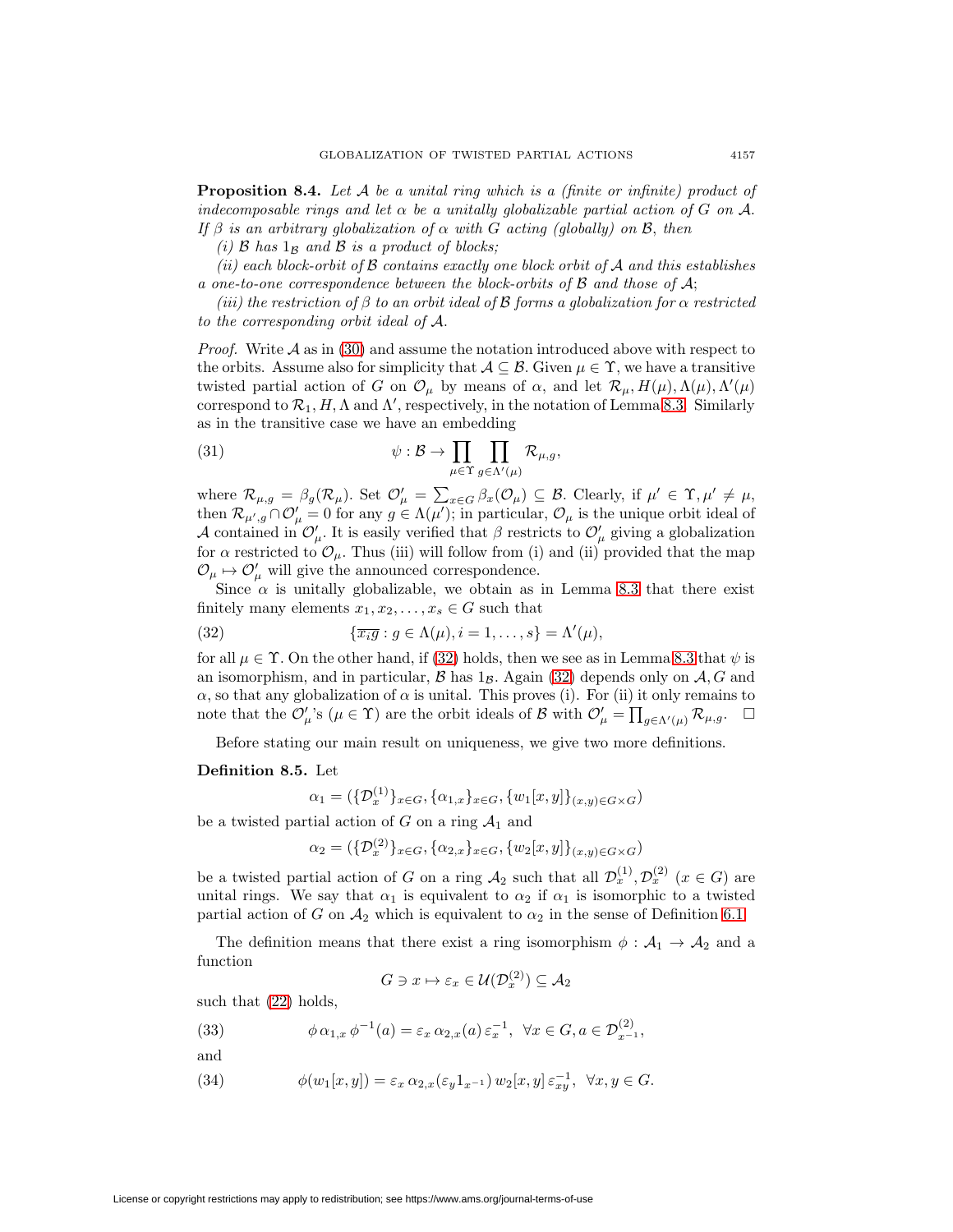Observe that in this case the  $w_1[x, y]$ 's are invertible elements in  $\mathcal{D}_x^{(1)} \mathcal{D}_{xy}^{(1)}$ , and  $\phi_{x,y}$   $w_1[x, y] \phi_{x,y}^{-1}$  used in [\(23\)](#page-15-1) becomes  $\phi(w_1[x, y])$ .

**Definition 8.6.** Two unital globalizations

$$
\beta_1 = (\mathcal{B}_1, \{\beta_{1,x}\}_{x \in G}, \{u_1[x, y]\}_{(x,y) \in G \times G})
$$

and

$$
\beta_2 = (\mathcal{B}_2, \{\beta_{2,x}\}_{x \in G}, \{u_2[x,y]\}_{(x,y) \in G \times G})
$$

of a partial action

$$
\alpha = (\{\mathcal{D}_x\}_{x \in G}, \{\alpha_x\}_{x \in G}, \{w[x, y]\}_{(g, h) \in G \times G})
$$

of G on A with embeddings  $\varphi_1 : A \to B_1$  and  $\varphi_2 : A \to B_2$  shall be called equivalent if  $\beta_1$  is equivalent to  $\beta_2$  in the sense of Definition [8.5](#page-20-1) and, moreover,

$$
\phi \circ \varphi_1 = \varphi_2,
$$

where  $\phi : \mathcal{B}_1 \to \mathcal{B}_2$  is the involved ring isomorphism.

**Theorem 8.7.** Let  $A$  be a ring with  $1_A$  which is a (finite or infinite) product of indecomposable rings and let

$$
\alpha = (\{\mathcal{D}_x\}_{x \in G}, \{\alpha_x\}_{x \in G}, \{w[x, y]\}_{(x, y) \in G \times G})
$$

be a unitally globalizable twisted partial action of G on A. Then any two globalizations of  $\alpha$  are equivalent.

Proof. Let

$$
\beta_1 = (\mathcal{B}_1, \{\beta_{1,x}\}_{x \in G}, \{u_1[x,y]\}_{(x,y) \in G \times G})
$$

and

$$
\beta_2 = (\mathcal{B}_2, \{\beta_{2,x}\}_{x \in G}, \{u_2[x,y]\}_{(x,y) \in G \times G})
$$

be arbitrary globalizations of  $\alpha$  with embeddings  $\varphi_1 : A \to B_1, \varphi_2 : A \to B_2$ . By (i) of Proposition [8.4,](#page-19-0)  $\mathcal{B}_1$  and  $\mathcal{B}_2$  are unital rings which are products of blocks. Then clearly each  $\mathcal{B}_i$  (i = 1,2) is the product of the block-orbits, and (ii) and (iii) of Proposition [8.4](#page-19-0) permit us to reduce our proof to the case in which  $\alpha$  is transitive. Then by Lemma [8.3,](#page-18-0)  $\beta_1$  and  $\beta_2$  are also transitive. By the global case of Proposition [6.3,](#page-11-1)  $\beta_1$  is equivalent to

$$
\beta_1' = (\mathcal{B}_1, \{\beta'_{1,x}\}_{x \in G}, \{u'_1[x,y]\}_{(x,y) \in G \times G}),
$$

and

$$
\beta_2' = (\mathcal{B}_2, \{\beta_{2,x}'\}_{x \in G}, \{u_2'[x, y]\}_{(x, y) \in G \times G})
$$

is equivalent to  $\beta_2$ , where

$$
\begin{split} u_i'[x,y] &= \prod_{g \in \Lambda'} \beta_{g^{-1}}^{-1} \circ \mathrm{pr}_{\varphi_i(\mathcal{R}_1)}(u_i[g^{-1}x \cdot \overline{x^{-1}g}, (\overline{x^{-1}g})^{-1} \cdot y \cdot \overline{y^{-1}x^{-1}g}]), \\ \beta_{i,x}'(a) &= \eta_{i,x}^{-1} \beta_{i,x}(a) \eta_{i,x}, \\ \eta_{i,x} &= \prod_{g \in \Lambda'} \beta_{g^{-1}}^{-1} \circ \mathrm{pr}_{\varphi_i(\mathcal{R}_1)}(u_i[g^{-1},x] \, u_i[g^{-1}x \cdot \overline{x^{-1}g}, (\overline{x^{-1}g})^{-1}]^{-1}) \in \mathcal{U}(\mathcal{B}_i), \end{split}
$$

with  $x, y \in G$ ,  $a \in \mathcal{B}_i$ , and  $\text{pr}_{\varphi_i(\mathcal{R}_1)}$  denoting the projection  $\mathcal{B}_i \to \varphi_i(\mathcal{R}_1)$ ,  $i = 1, 2$ . Now, let  $\alpha'$  be the twisted partial action equivalent to  $\alpha$  given by Proposition [6.3.](#page-11-1) By the definition of H, for any  $h_1, h_2 \in H$  we have that

$$
\mathrm{pr}_{\varphi_i(\mathcal{R}_1)} u_i[h_1, h_2] = \varphi_i(\mathrm{pr}_{\mathcal{R}_1} w[h_1, h_2]),
$$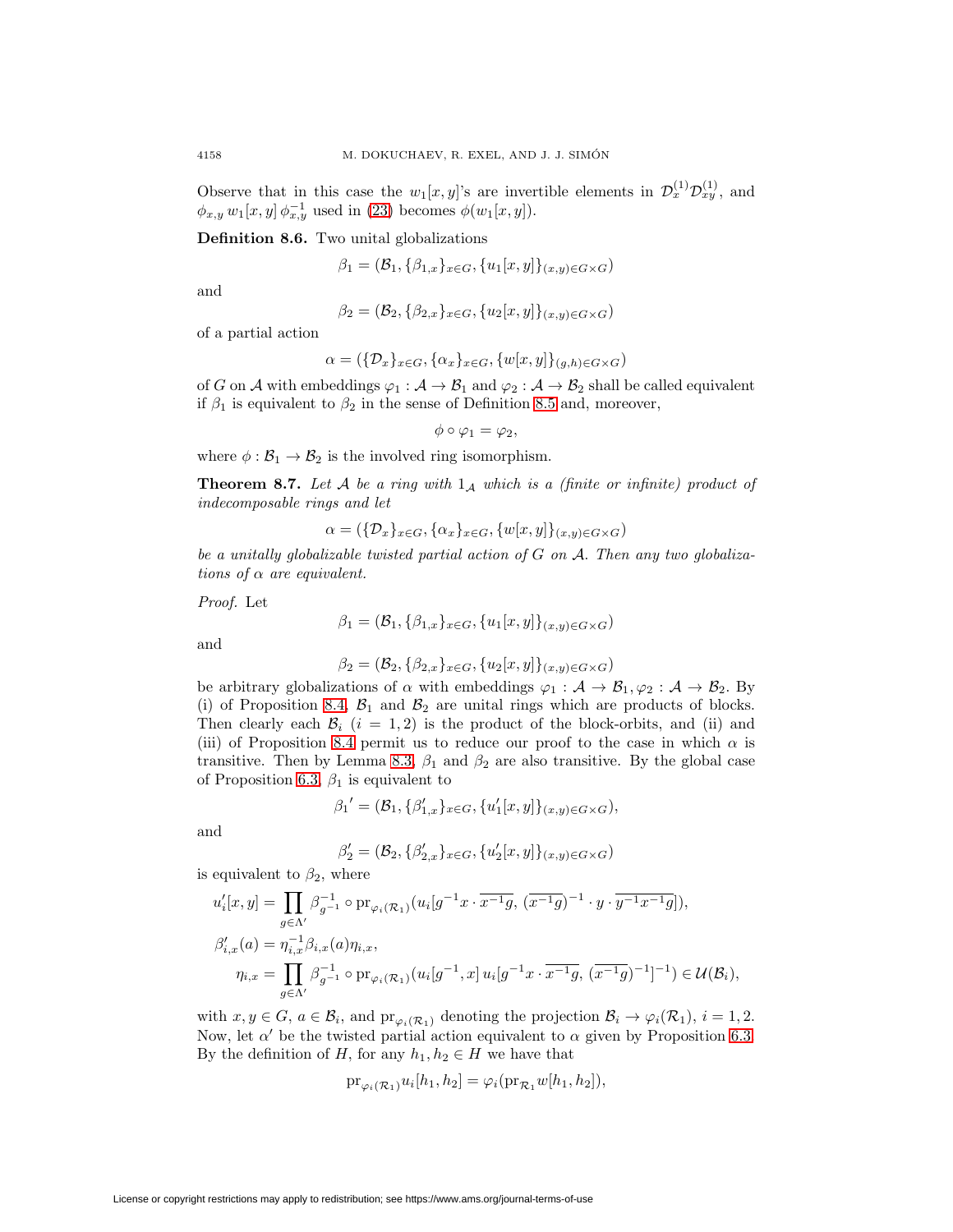and since  $g^{-1}x \cdot \overline{x^{-1}g}$ ,  $(\overline{x^{-1}g})^{-1} \cdot y \cdot \overline{y^{-1}x^{-1}g} \in H$ , it follows that  $(35)$  $\varphi_i[x,y] \varphi_i(1_{\mathcal{A}}) = \varphi_i(w'[x,y])$ 

and consequently

<span id="page-22-8"></span>
$$
u_i'[x, y]\varphi_i(1_x1_{xy}) = \varphi_i(w'[x, y]),
$$

with arbitrary  $x, y \in G$ .

Next, by (ii) of Lemma [5.1](#page-8-0) and [\(10\)](#page-8-1), for  $q \in \Lambda'$  and  $x \in G$  one has

$$
\mathcal{R}_g\subseteq \mathcal{D}_x \iff \mathcal{R}_1\subseteq \mathcal{D}_{g^{-1}x}.
$$

Thus if  $\mathcal{R}_q \subseteq \mathcal{D}_x$ , then

$$
\mathcal{R}_1\subseteq \mathcal{D}_{g^{-1}}\mathcal{D}_{g^{-1}x}\ni w[g^{-1},x]
$$

and

$$
\mathcal{R}_1 \subseteq \mathcal{D}_{g^{-1}x \cdot \overline{x^{-1}g}} \mathcal{D}_{g^{-1}x} \ni w[g^{-1}x \cdot \overline{x^{-1}g}, (\overline{x^{-1}g})^{-1}],
$$

so that

$$
\mathrm{pr}_{\varphi_i(\mathcal{R}_1)} u[g^{-1}, x] = \varphi_i(\mathrm{pr}_{\mathcal{R}_1} w[g^{-1}, x])
$$

and

$$
\text{pr}_{\varphi_i(\mathcal{R}_1)} u[g^{-1}x \cdot \overline{x^{-1}g}, \, (\overline{x^{-1}g})^{-1}] = \varphi_i(\text{pr}_{\mathcal{R}_1} w[g^{-1}x \cdot \overline{x^{-1}g}, \, (\overline{x^{-1}g})^{-1}]).
$$

This yields that

$$
\eta_{i,x}\varphi_i(1_x1_{xy})=\varphi_i(\varepsilon_x),
$$

for any  $x \in G$ . Consequently,

$$
\beta'_{i,x}(\varphi_i(a)) = \varphi_i(\alpha'_x(a)),
$$

for any  $a \in \mathcal{D}_{x^{-1}}$ , and we conclude that each  $\beta_i'$   $(i = 1, 2)$  is a globalization of  $\alpha'$ .

Next, [\(35\)](#page-22-8) means that [\(24\)](#page-16-1) of Lemma [8.2](#page-16-2) is verified, and, consequently,  $\beta'_1$  and  $β'_{2}$  are isomorphic globalizations of α'. It follows that  $β_1$  and  $β_2$  are equivalent globalizations of  $\alpha$ .

#### **ACKNOWLEDGMENTS**

This work was carried out during the first author's visits to the Federal University of Santa Catarina (Brazil) and the University of Murcia (Spain). He is grateful to colleagues from both universities for their warm hospitality.

### **REFERENCES**

- <span id="page-22-0"></span>[1] F. Abadie, Sobre ações parcias, fibrados de Fell e grupóides, Ph.D. Thesis, Universidade de São Paulo, 1999.
- <span id="page-22-1"></span>[2] F. Abadie, Enveloping Actions and Takai Duality for Partial Actions, J. Funct. Analysis **197** (2003), no. 1, 14–67. M[R1957674 \(2004c:46130\)](http://www.ams.org/mathscinet-getitem?mr=1957674)
- <span id="page-22-4"></span>[3] D. Bagio, W. Cortes, M. Ferrero, A. Paques, Actions of inverse semigroups on algebras, Commun. Algebra **35** (2007), no. 12, 3865–3874. M[R2371262 \(2008m:16067\)](http://www.ams.org/mathscinet-getitem?mr=2371262)
- <span id="page-22-3"></span>[4] D. Bagio, J. Lazzarin, A. Paques, Crossed products by twisted partial actions: Separability, semisimplicity and Frobenius properties, *Commun. Algebra*, to appear.
- <span id="page-22-5"></span>[5] W. Cortes, Partial Skew Polynomial Rings and Jacobson Rings, Preprint.
- <span id="page-22-7"></span><span id="page-22-6"></span>[6] W. Cortes, M. Ferrero, Partial skew polynomial rings: Prime and Maximal ideals, Commun. Algebra **35** (2007), no. 4, 1183–1200. M[R2313659 \(2008b:16038\)](http://www.ams.org/mathscinet-getitem?mr=2313659)
- [7] W. Cortes, M. Ferrero, H. Marubayashi, Partial Skew Polynomial Rings and Goldie Rings, Commun. Algebra **36** (2008), 4284–4295. M[R2460417](http://www.ams.org/mathscinet-getitem?mr=2460417)
- <span id="page-22-2"></span>[8] M. Dokuchaev, R. Exel, Associativity of crossed products by partial actions, enveloping actions and partial representations, Trans. Amer. Math. Soc. **357** (2005), no. 5, 1931–1952. M[R2115083 \(2005i:16066\)](http://www.ams.org/mathscinet-getitem?mr=2115083)